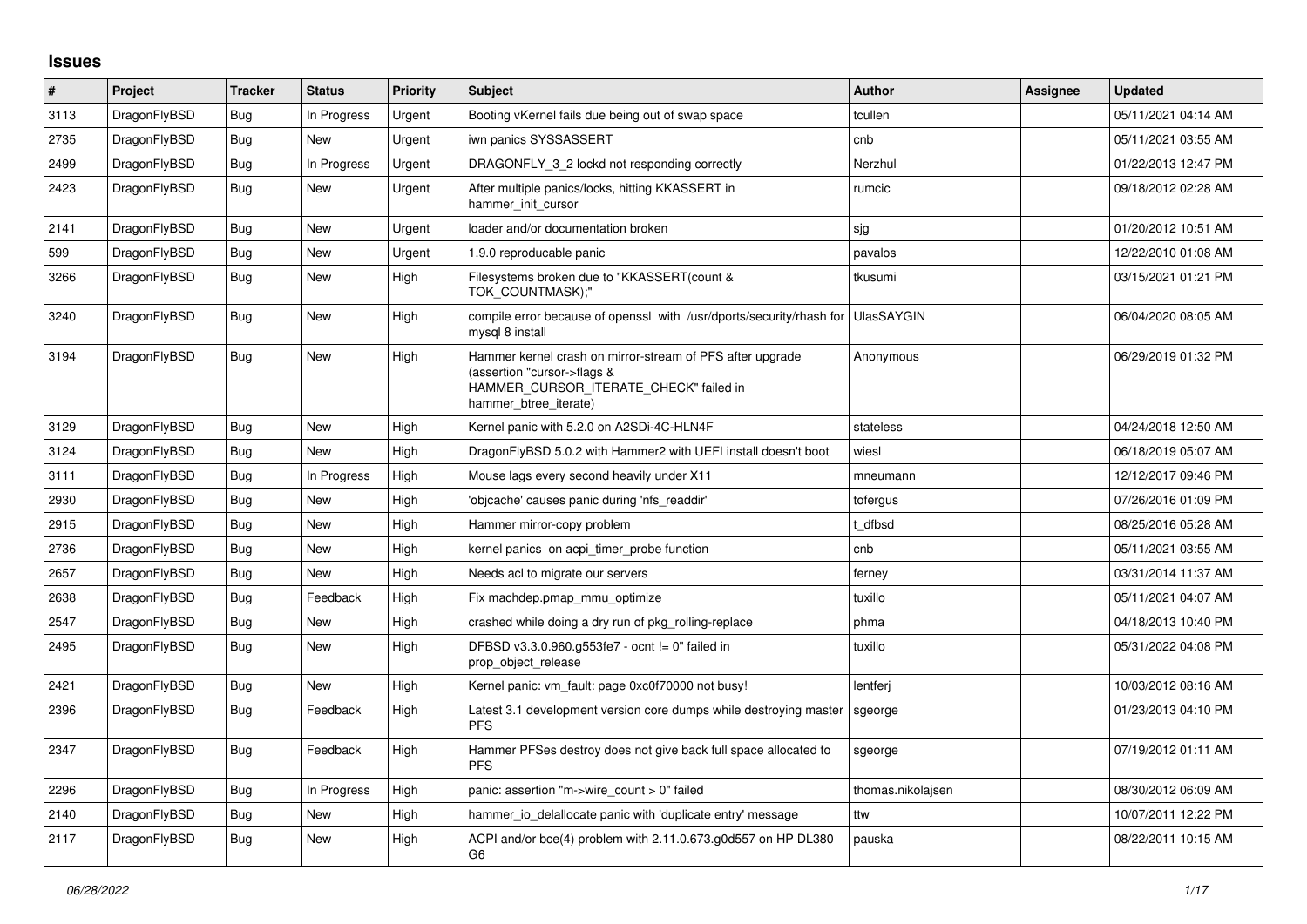| $\#$ | Project      | <b>Tracker</b> | <b>Status</b> | <b>Priority</b> | Subject                                                                                       | Author      | Assignee  | <b>Updated</b>      |
|------|--------------|----------------|---------------|-----------------|-----------------------------------------------------------------------------------------------|-------------|-----------|---------------------|
| 2071 | DragonFlyBSD | <b>Bug</b>     | New           | High            | Panic on assertion: $(int)(flag->seq - seq) > 0$ in hammer flusher flush<br>after inode error | vsrinivas   |           | 06/12/2011 07:59 AM |
| 1920 | DragonFlyBSD | <b>Bug</b>     | New           | High            | system hangs                                                                                  | zhtw        |           | 11/22/2010 08:59 AM |
| 1185 | DragonFlyBSD | <b>Bug</b>     | New           | High            | need a tool to merge changes into /etc                                                        | wa1ter      |           | 02/18/2014 06:02 AM |
| 884  | DragonFlyBSD | <b>Bug</b>     | In Progress   | High            | Performance/memory problems under filesystem IO load                                          | hasso       |           | 05/11/2021 03:50 AM |
| 1831 | DragonFlyBSD | <b>Bug</b>     | Feedback      | High            | HAMMER "malloc limit exceeded" panic                                                          | eocallaghan | dillon    | 06/04/2022 04:38 AM |
| 2870 | DragonFlyBSD | <b>Bug</b>     | <b>New</b>    | High            | Broken text and icons when glamor acceleration is used                                        | 375gnu      | ftigeot   | 01/31/2016 12:13 AM |
| 2825 | DragonFlyBSD | <b>Bug</b>     | New           | High            | 3x dhclient = hanging system (objcache exhausted)                                             | jaccovonb   | sepherosa | 05/11/2021 03:55 AM |
| 3205 | DragonFlyBSD | <b>Bug</b>     | Feedback      | High            | Go compiler net test failing                                                                  | t dfbsd     | tuxillo   | 05/10/2021 02:45 AM |
| 1198 | DragonFlyBSD | <b>Bug</b>     | New           | High            | DDB loops panic in db_read_bytes                                                              | corecode    | tuxillo   | 05/11/2021 03:51 AM |
| 2828 | DragonFlyBSD | <b>Bug</b>     | <b>New</b>    | High            | On AMD APUs and Bulldozer CPUs, the machdep.cpu_idle_hlt<br>sysctl should be 3 by default     | vadaszi     | vadaszi   | 05/11/2021 04:07 AM |
| 3312 | DragonFlyBSD | Submit         | <b>New</b>    | Normal          | hammer2: redundant chain modify after chain creation                                          | tkusumi     |           | 05/15/2022 01:35 PM |
| 3276 | DragonFlyBSD | Submit         | New           | Normal          | Add option controlling whether gpt expand expands the last partition<br>(needs testing)       | falsifian   |           | 07/10/2021 03:35 AM |
| 3227 | DragonFlyBSD | Submit         | <b>New</b>    | Normal          | Add HAMMER2 instructions in the installation medium README                                    | daftaupe    |           | 03/26/2020 03:34 PM |
| 3206 | DragonFlyBSD | Submit         | New           | Normal          | update psm/kbd to FreeBSD 12.0 code                                                           | htse        |           | 10/05/2019 03:49 PM |
| 3201 | DragonFlyBSD | Submit         | New           | Normal          | Fixes make search display                                                                     | htse        |           | 08/20/2021 04:02 PM |
| 3147 | DragonFlyBSD | Submit         | New           | Normal          | Enable headless installation                                                                  | ddegroot    |           | 10/09/2018 01:25 PM |
| 3142 | DragonFlyBSD | Submit         | New           | Normal          | lib/libdmsg: Unbreak using new API EVP CIPHER CTX new()                                       | tkusumi     |           | 07/08/2018 04:18 AM |
| 3135 | DragonFlyBSD | Submit         | New           | Normal          | Add EVFILT_RECV and EVFILT_SEND                                                               | tautolog    |           | 05/25/2018 09:59 PM |
| 3041 | DragonFlyBSD | Submit         | <b>New</b>    | Normal          | firmware: Remove embedding of multiple images in one module.                                  | Anonymous   |           | 12/25/2020 02:15 AM |
| 2933 | DragonFlyBSD | Submit         | <b>New</b>    | Normal          | Remove unix domain socket support from cat(1)                                                 | sevan       |           | 08/01/2016 08:10 PM |
| 2921 | DragonFlyBSD | Submit         | New           | Normal          | Allow moused to accept userland mouse events                                                  | tautolog    |           | 05/11/2021 04:08 AM |
| 2122 | DragonFlyBSD | Submit         | New           | Normal          | [Review] Fixes to the VFS layer                                                               | ftigeot     |           | 05/31/2022 03:25 PM |
| 2098 | DragonFlyBSD | Submit         | New           | Normal          | [PATCH] correct ath man page example<br>(/usr/src/share/man/man4/ath.4)                       | nobody      |           | 11/15/2011 12:27 AM |
| 1398 | DragonFlyBSD | Submit         | In Progress   | Normal          | hdestroy(3) restricts hash key to point to malloc'ed space                                    | Anonymous   |           | 08/20/2021 04:06 PM |
| 1192 | DragonFlyBSD | Submit         | New           | Normal          | KKASSERTs in sys/kern/uipc_{msg,socket}.c are too strict                                      | rumcic      |           | 05/11/2021 04:07 AM |
| 3154 | DragonFlyBSD | Submit         | New           | Normal          | Update serial handling in bootloader                                                          | ddegroot    | dillon    | 11/06/2018 11:21 PM |
| 3031 | DragonFlyBSD | Submit         | In Progress   | Normal          | Update drm/radeon to Linux 4.7.10 as much as possible                                         | davshao     | ftigeot   | 08/19/2021 12:33 PM |
| 3160 | DragonFlyBSD | Submit         | In Progress   | Normal          | State the implementation difference in pkill/pgrep manual                                     | sevan       | tuxillo   | 06/03/2022 05:15 PM |
| 3145 | DragonFlyBSD | Submit         | In Progress   | Normal          | Update libelf to FreeBSD 12 current and build as base library usable<br>by ports              | davshao     | tuxillo   | 08/20/2021 03:58 PM |
| 2717 | DragonFlyBSD | Submit         | Feedback      | Normal          | Out of range numeric handling                                                                 | dclink      | tuxillo   | 05/11/2021 04:08 AM |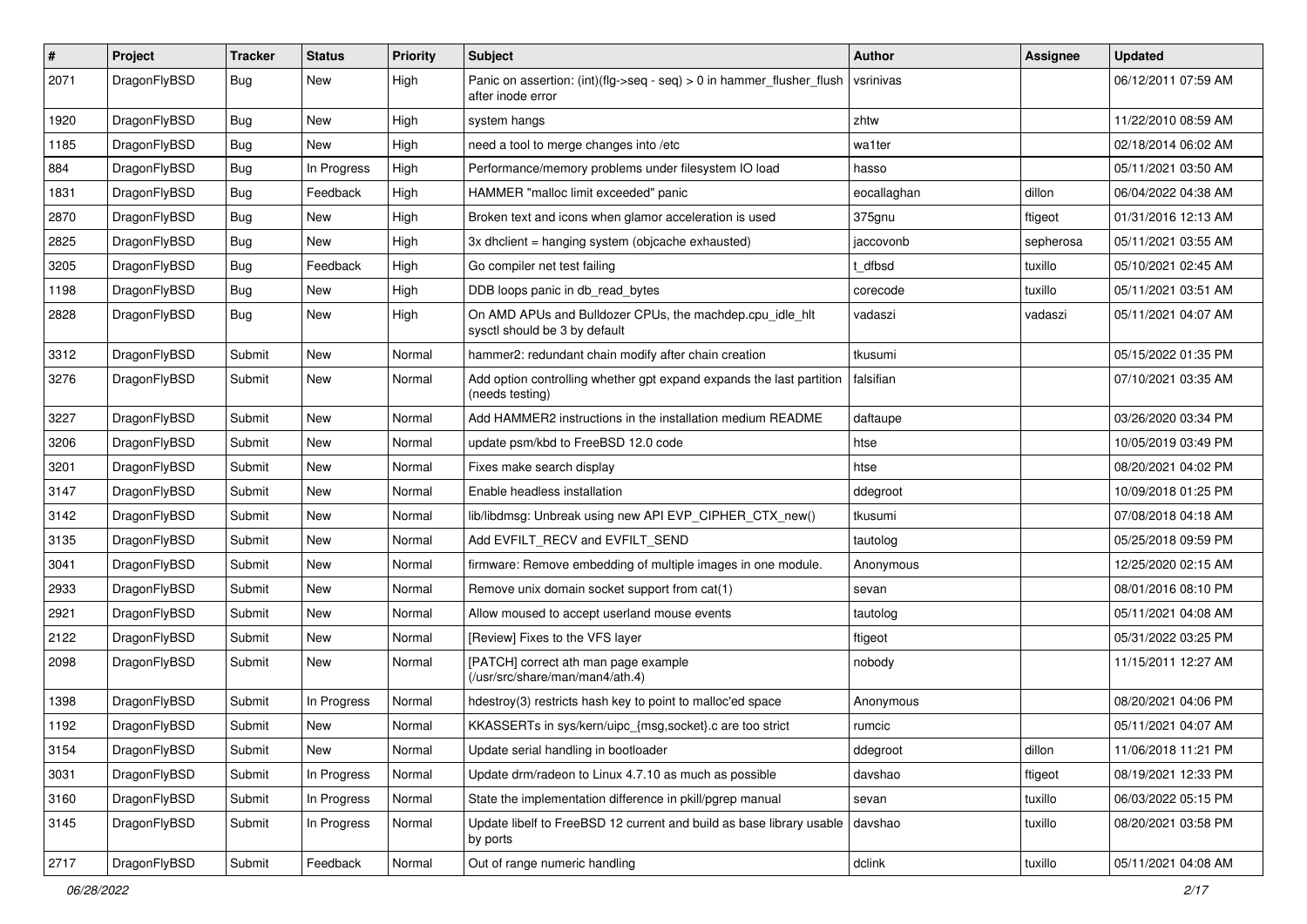| $\vert$ # | Project      | <b>Tracker</b> | <b>Status</b> | <b>Priority</b> | <b>Subject</b>                                                                                            | Author           | <b>Assignee</b> | <b>Updated</b>      |
|-----------|--------------|----------------|---------------|-----------------|-----------------------------------------------------------------------------------------------------------|------------------|-----------------|---------------------|
| 2438      | DragonFlyBSD | Submit         | Feedback      | Normal          | <b>TRIM</b> fixes                                                                                         | Anonymous        | tuxillo         | 05/11/2021 03:45 AM |
| 1700      | DragonFlyBSD | Submit         | In Progress   | Normal          | skip boot2 menu on <enter></enter>                                                                        | Johannes.Hofmann | tuxillo         | 05/15/2022 08:35 AM |
| 3317      | DragonFlyBSD | <b>Bug</b>     | In Progress   | Normal          | Network vtnet0 not working on Hetzner cloud                                                               | mneumann         |                 | 06/18/2022 03:55 AM |
| 3316      | DragonFlyBSD | <b>Bug</b>     | New           | Normal          | hammer2_dirent_create() allows creating >1 dirents with the same<br>name                                  | tkusumi          |                 | 06/05/2022 12:35 PM |
| 3313      | DragonFlyBSD | <b>Bug</b>     | New           | Normal          | Can't boot from my live USB at all. The kernel loading process<br>hangs.                                  | rempas           |                 | 06/03/2022 12:16 AM |
| 3310      | DragonFlyBSD | Bug            | In Progress   | Normal          | NVMM+QEMU fail to boot with UEFI: Mem Assist Failed<br>[gpa=0xfffffff0]                                   | liweitianux      |                 | 01/11/2022 03:22 PM |
| 3302      | DragonFlyBSD | Bug            | <b>New</b>    | Normal          | Will not boot on System76 Lemur Pro (lemp10)                                                              | piecuch          |                 | 11/03/2021 10:21 AM |
| 3301      | DragonFlyBSD | <b>Bug</b>     | New           | Normal          | Gkrellm from the packages is not showing logged in users in main<br>window, logged in users always $== 0$ | adrian           |                 | 01/08/2022 04:24 AM |
| 3300      | DragonFlyBSD | <b>Bug</b>     | New           | Normal          | Running Xvnc from TigerVNC package through the INETD daemon<br>in TCP WAIT mode fails hard                | adrian           |                 | 01/08/2022 04:25 AM |
| 3299      | DragonFlyBSD | Bug            | In Progress   | Normal          | DragonFlyBSD reports utterly wrong uptime (most of the time, right<br>after booting in)                   | adrian           |                 | 11/11/2021 01:43 PM |
| 3298      | DragonFlyBSD | Bug            | New           | Normal          | Running "w" and having logged in via XDM through VNC, "w" prints<br>an extra error message                | piecuch          |                 | 10/25/2021 09:16 AM |
| 3284      | DragonFlyBSD | Bug            | New           | Normal          | Wrong towlower() result for U+038A                                                                        | bhaible          |                 | 07/10/2021 03:34 AM |
| 3283      | DragonFlyBSD | Bug            | New           | Normal          | mknodat() cannot create FIFOs                                                                             | bhaible          |                 | 07/10/2021 03:34 AM |
| 3282      | DragonFlyBSD | Bug            | <b>New</b>    | Normal          | unexpected errno value from fopen()                                                                       | bhaible          |                 | 07/10/2021 03:34 AM |
| 3281      | DragonFlyBSD | <b>Bug</b>     | New           | Normal          | Crash after leaving unattended for a while                                                                | bhaible          |                 | 07/10/2021 03:32 AM |
| 3280      | DragonFlyBSD | Bug            | New           | Normal          | KMS console and i915(4) not working in 6.0                                                                | cmusser          |                 | 07/10/2021 03:35 AM |
| 3278      | DragonFlyBSD | <b>Bug</b>     | New           | Normal          | Second screen image is distorted                                                                          | arcade@b1t.name  |                 | 07/10/2021 03:36 AM |
| 3269      | DragonFlyBSD | <b>Bug</b>     | In Progress   | Normal          | Is double-buffer'd buf still required by HAMMER2 ?                                                        | tkusumi          |                 | 05/12/2021 04:09 PM |
| 3252      | DragonFlyBSD | Bug            | <b>New</b>    | Normal          | tcsetattr/tcgetattr set errno incorrectly on non-TTY                                                      | tonyc            |                 | 10/26/2020 09:34 PM |
| 3249      | DragonFlyBSD | <b>Bug</b>     | New           | Normal          | HAMMER2 fsync(2) not working properly                                                                     | tkusumi          |                 | 09/21/2020 07:07 AM |
| 3247      | DragonFlyBSD | <b>Bug</b>     | <b>New</b>    | Normal          | Kernel panic doing nothing much                                                                           | phma             |                 | 09/12/2020 11:40 PM |
| 3246      | DragonFlyBSD | <b>Bug</b>     | <b>New</b>    | Normal          | HAMMER2 unable to handle ENOSPC properly                                                                  | tkusumi          |                 | 09/04/2020 11:11 AM |
| 3245      | DragonFlyBSD | <b>Bug</b>     | New           | Normal          | panic: free: guard1x fail, i915 load from loader.conf                                                     | polachok         |                 | 08/21/2020 10:36 AM |
| 3243      | DragonFlyBSD | Bug            | New           | Normal          | SMART status not reported properly for SSD disks                                                          | daftaupe         |                 | 09/09/2020 11:03 PM |
| 3239      | DragonFlyBSD | <b>Bug</b>     | New           | Normal          | unable to SIGKILL glitched emacs                                                                          | piecuch          |                 | 05/26/2020 03:30 AM |
| 3238      | DragonFlyBSD | <b>Bug</b>     | New           | Normal          | race conditions when printing from vkernel console                                                        | piecuch          |                 | 05/19/2020 02:50 PM |
| 3235      | DragonFlyBSD | Bug            | New           | Normal          | Kernel panic in devfs_vnops.c                                                                             | mneumann         |                 | 04/28/2020 07:00 AM |
| 3231      | DragonFlyBSD | <b>Bug</b>     | New           | Normal          | wifi drops on 5.8                                                                                         | tse              |                 | 04/06/2020 05:08 AM |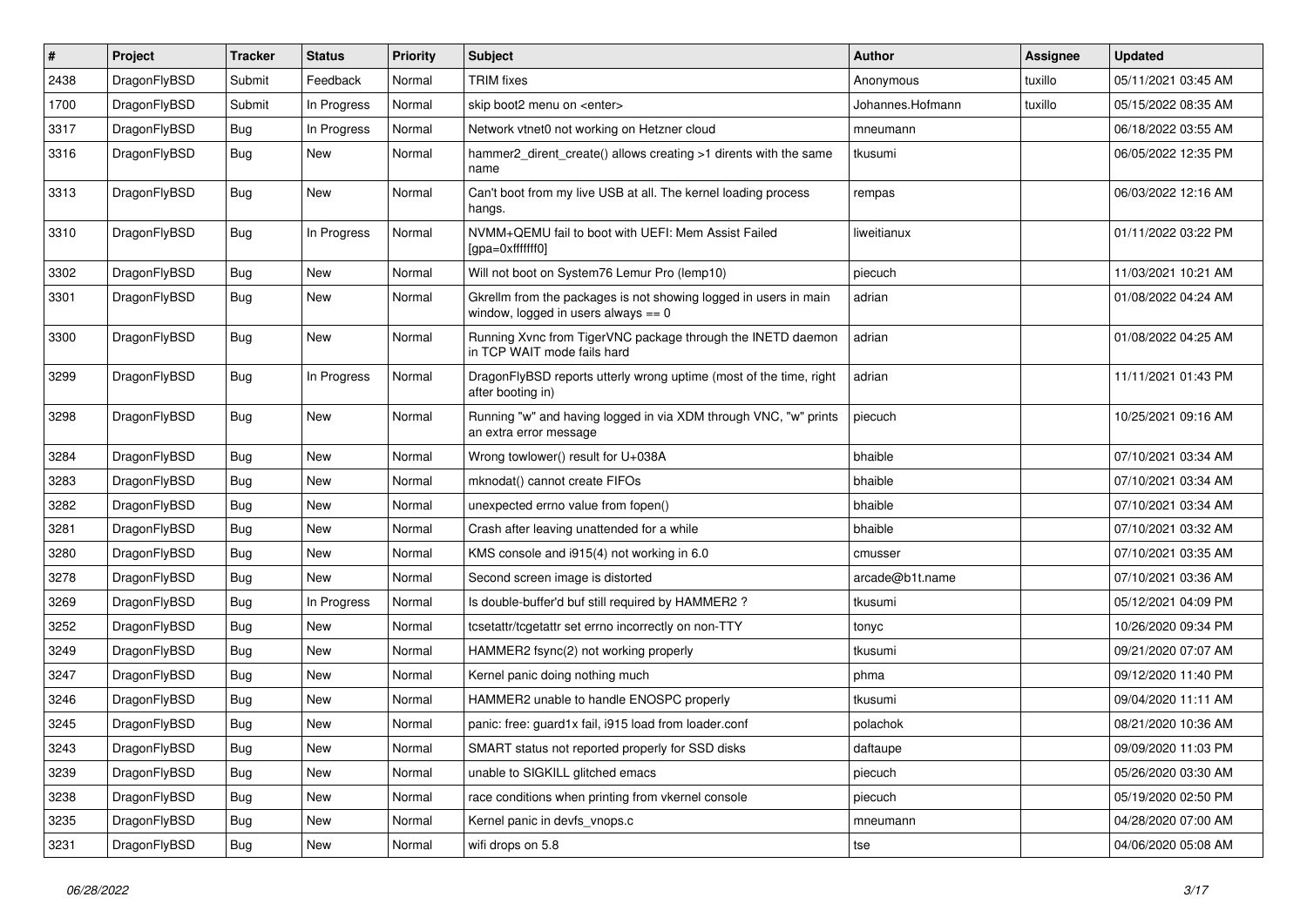| $\pmb{\#}$ | Project      | <b>Tracker</b> | <b>Status</b> | <b>Priority</b> | Subject                                                                                                            | <b>Author</b>          | Assignee | <b>Updated</b>      |
|------------|--------------|----------------|---------------|-----------------|--------------------------------------------------------------------------------------------------------------------|------------------------|----------|---------------------|
| 3226       | DragonFlyBSD | Bug            | New           | Normal          | Xorg freezes in vm: thread stuck in "objtrm1"                                                                      | peeter                 |          | 04/08/2020 02:10 AM |
| 3225       | DragonFlyBSD | Bug            | <b>New</b>    | Normal          | nfsd freeze when using gemu                                                                                        | tse                    |          | 03/17/2020 11:52 AM |
| 3224       | DragonFlyBSD | Bug            | New           | Normal          | Kernel panic when trying to ping6                                                                                  | zhtw                   |          | 03/08/2020 08:55 AM |
| 3222       | DragonFlyBSD | Bug            | <b>New</b>    | Normal          | gcc - undefined reference to '__atomic_load' (missing libatomic?)                                                  | mneumann               |          | 02/08/2020 02:45 AM |
| 3219       | DragonFlyBSD | Bug            | <b>New</b>    | Normal          | x11/xorg port can not be build                                                                                     | <b>UlasSAYGIN</b>      |          | 03/31/2020 08:57 AM |
| 3218       | DragonFlyBSD | Bug            | <b>New</b>    | Normal          | Kernel panics are not sent to comconsole when booted over EFI                                                      | mqudsi                 |          | 12/02/2019 08:52 PM |
| 3217       | DragonFlyBSD | Bug            | <b>New</b>    | Normal          | rescue tools: make install fails if rescue folder doesn't exist                                                    | t dfbsd                |          | 11/27/2019 08:16 PM |
| 3215       | DragonFlyBSD | Bug            | New           | Normal          | Hang in tcdrain(3) after write(3)                                                                                  | noloader               |          | 11/25/2019 03:08 PM |
| 3209       | DragonFlyBSD | Bug            | <b>New</b>    | Normal          | svc has some minor bugs                                                                                            | arcade@b1t.name        |          | 10/24/2019 09:08 AM |
| 3208       | DragonFlyBSD | Bug            | <b>New</b>    | Normal          | Crash related to nfsd                                                                                              | tse                    |          | 06/11/2020 05:52 AM |
| 3199       | DragonFlyBSD | Bug            | <b>New</b>    | Normal          | PFS label not found panic                                                                                          | tse                    |          | 08/21/2019 03:51 AM |
| 3197       | DragonFlyBSD | Bug            | <b>New</b>    | Normal          | DragonFly upgrades                                                                                                 | tse                    |          | 04/18/2020 04:18 PM |
| 3196       | DragonFlyBSD | Bug            | New           | Normal          | test issue after redmine upgrade (2)                                                                               | tuxillo                |          | 07/05/2019 04:33 AM |
| 3189       | DragonFlyBSD | Bug            | <b>New</b>    | Normal          | Allow DragonFly Mail Agent to accept an alternate config via<br>command line switch                                | iang                   |          | 08/16/2021 12:42 AM |
| 3184       | DragonFlyBSD | Bug            | <b>New</b>    | Normal          | tsleep(9) return value when PCATCH specified                                                                       | tkusumi                |          | 04/03/2019 06:49 AM |
| 3170       | DragonFlyBSD | Bug            | <b>New</b>    | Normal          | repeatable nfsd crash                                                                                              | tse                    |          | 06/11/2020 05:52 AM |
| 3165       | DragonFlyBSD | Bug            | <b>New</b>    | Normal          | Looping at boot time                                                                                               | gop                    |          | 12/28/2018 01:04 PM |
| 3157       | DragonFlyBSD | Bug            | New           | Normal          | TP-Link UE300 not working in 5.2-RELEASE                                                                           | tuxillo                |          | 11/15/2018 02:08 PM |
| 3152       | DragonFlyBSD | Bug            | Feedback      | Normal          | Console's size in ttyv0 and single user mode is sticking to 80x25,<br>while ttyv1 can make use of the whole screen | overtime               |          | 02/24/2019 01:08 AM |
| 3143       | DragonFlyBSD | Bug            | <b>New</b>    | Normal          | assertion "0" failed in hammer2_inode_xop_chain_sync                                                               | cbin                   |          | 07/18/2018 12:50 PM |
| 3141       | DragonFlyBSD | Bug            | <b>New</b>    | Normal          | dhclient blocks boot process                                                                                       | rowo                   |          | 12/16/2018 11:01 AM |
| 3139       | DragonFlyBSD | Bug            | New           | Normal          | USB Mouse Does Not Work in DragonflyBSD guest on VirtualBox                                                        | chiguy1256             |          | 06/24/2018 10:14 PM |
| 3134       | DragonFlyBSD | Bug            | <b>New</b>    | Normal          | RFC 3021 (/31 networks) appear to be unsupported                                                                   | jailbird               |          | 05/16/2018 11:03 PM |
| 3120       | DragonFlyBSD | Bug            | <b>New</b>    | Normal          | Intel AC 8260 firmware does not load                                                                               | Vintodrimmer           |          | 08/28/2018 03:30 AM |
| 3117       | DragonFlyBSD | Bug            | <b>New</b>    | Normal          | Problem with colours if "intel" video-driver used                                                                  | dpostolov              |          | 01/07/2018 11:35 PM |
| 3116       | DragonFlyBSD | Bug            | <b>New</b>    | Normal          | da0 detects on very big volume if to _remove_ usb install stick and<br>reboot on Intel NUC5PPYH                    | dpostolov              |          | 01/07/2018 09:40 PM |
| 3110       | DragonFlyBSD | Bug            | New           | Normal          | crash with ipfw3 under load                                                                                        | bnegre82               |          | 12/09/2017 06:22 AM |
| 3076       | DragonFlyBSD | Bug            | New           | Normal          | sys/dev/netif/ig_hal/e1000_ich8lan.c:1594: sanity checking mixup?                                                  | dcb                    |          | 10/11/2017 01:58 AM |
| 3052       | DragonFlyBSD | <b>Bug</b>     | New           | Normal          | panic DragonFly v4.8.1-RELEASE by mounting a malformed NTFS<br>image [64.000]                                      | open.source@ribose.com |          | 08/14/2017 03:22 AM |
| 3051       | DragonFlyBSD | Bug            | New           | Normal          | panic DragonFly v4.8.1-RELEASE by mounting a malformed NTFS<br>image [12.000]                                      | open.source@ribose.com |          | 08/14/2017 03:20 AM |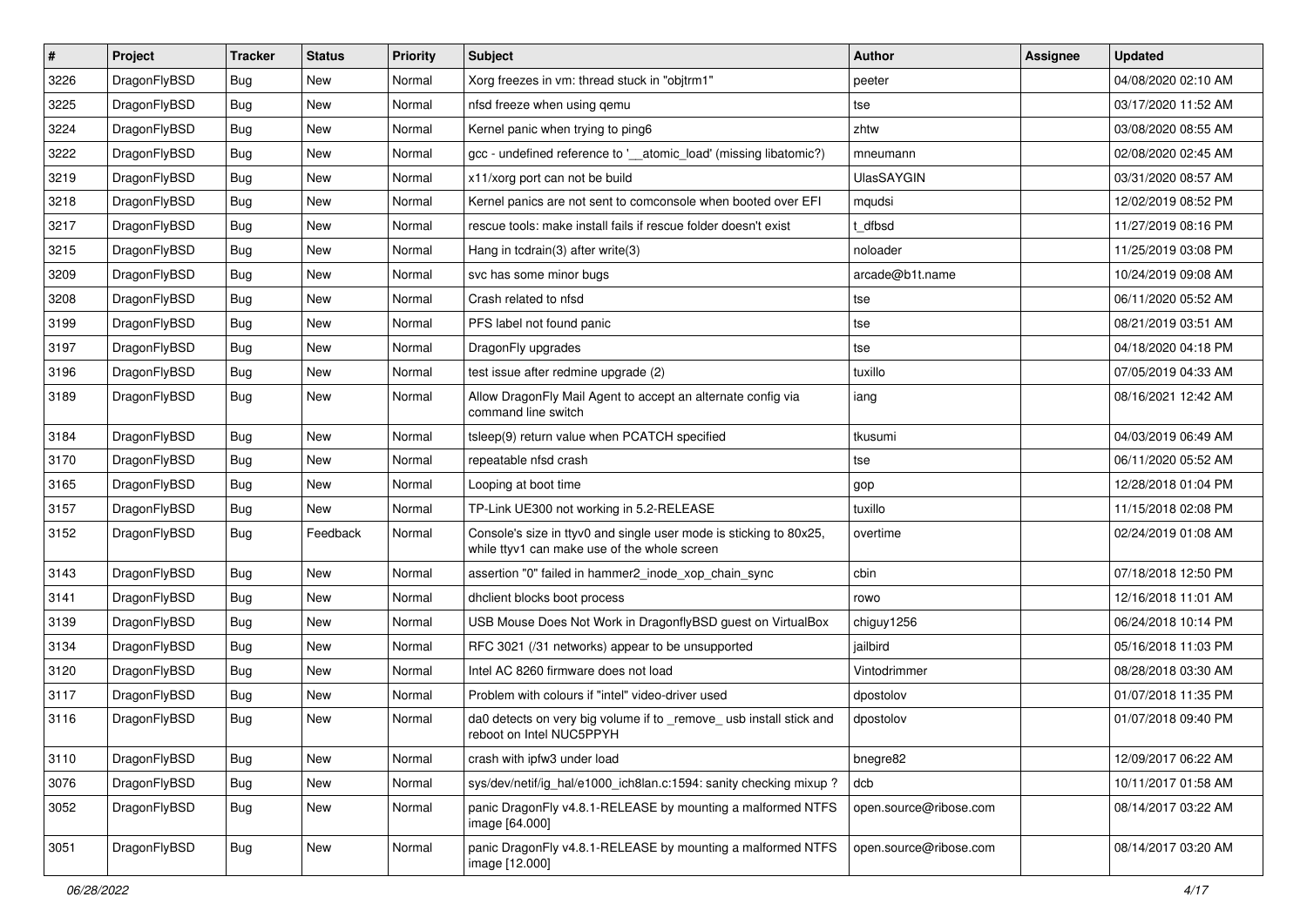| $\pmb{\#}$ | Project      | <b>Tracker</b> | <b>Status</b> | <b>Priority</b> | Subject                                                                                                 | <b>Author</b>          | <b>Assignee</b> | Updated             |
|------------|--------------|----------------|---------------|-----------------|---------------------------------------------------------------------------------------------------------|------------------------|-----------------|---------------------|
| 3049       | DragonFlyBSD | Bug            | New           | Normal          | panic DragonFly v4.8.1-RELEASE by mounting a malformed<br>msdosfs image [12.128]                        | open.source@ribose.com |                 | 08/14/2017 02:53 AM |
| 3047       | DragonFlyBSD | <b>Bug</b>     | <b>New</b>    | Normal          | <b>HAMMER</b> critical write error                                                                      | samuel                 |                 | 06/19/2019 09:50 AM |
| 3036       | DragonFlyBSD | Bug            | <b>New</b>    | Normal          | panic in icmp_redirect_start() ASSERT_IN_NETISR(0)                                                      | tautolog               |                 | 05/11/2017 07:27 PM |
| 3035       | DragonFlyBSD | Bug            | New           | Normal          | panic: assertion "cpu >= 0 && cpu < ncpus" failed in netisr_cpuport<br>at /usr/src/sys/net/netisr2.h:87 | masu                   |                 | 05/11/2017 01:24 AM |
| 3029       | DragonFlyBSD | Bug            | <b>New</b>    | Normal          | Running DflyBSD 4.8 on FreeBSD bhyve as a guest                                                         | iron                   |                 | 05/13/2022 04:33 AM |
| 3025       | DragonFlyBSD | Bug            | New           | Normal          | sys/dev/powermng/powernow/powernow.c:284: bad comparison?                                               | dcb                    |                 | 09/23/2017 07:45 AM |
| 3022       | DragonFlyBSD | Bug            | New           | Normal          | sys/dev/netif/ath/ath/if ath.c:2142: strange bitmask?                                                   | dcb                    |                 | 04/11/2017 11:49 AM |
| 3021       | DragonFlyBSD | Bug            | In Progress   | Normal          | sys/dev/drm/i915/i915_gem_stolen.c:115]: (error) Signed integer<br>overflow for expression '65535<<20'  | dcb                    |                 | 04/11/2017 12:46 PM |
| 3018       | DragonFlyBSD | Bug            | New           | Normal          | sys/bus/u4b/wlan/if_run.c:5464]: (style) Redundant condition                                            | dcb                    |                 | 04/11/2017 11:26 AM |
| 3011       | DragonFlyBSD | Bug            | In Progress   | Normal          | dragonfly/sys/dev/netif/re/re.c: suspicious code?                                                       | dcb                    |                 | 07/29/2017 01:26 AM |
| 3006       | DragonFlyBSD | Bug            | New           | Normal          | boot0cfg: panic in kern_udev.c in function _udev_dict_set_cstr when<br>installing in VirtualBox         | MichiGreat             |                 | 04/01/2017 02:22 PM |
| 2994       | DragonFlyBSD | <b>Bug</b>     | <b>New</b>    | Normal          | Intermittent boot hangs after git: hammer - HAMMER Version 7                                            | davshao                |                 | 03/30/2017 02:06 PM |
| 2972       | DragonFlyBSD | Bug            | <b>New</b>    | Normal          | ipfw3 "deny to me" does not work correctly                                                              | mneumann               |                 | 12/27/2016 12:11 PM |
| 2970       | DragonFlyBSD | Bug            | <b>New</b>    | Normal          | kernel 4.7: "Is -I" causes panic on UDF filesystem: "bgetvp -<br>overlapping buffer"                    | peeter                 |                 | 12/21/2016 02:46 AM |
| 2958       | DragonFlyBSD | Bug            | Feedback      | Normal          | Hammer FS dies during pruning after massive write load                                                  | neilb                  |                 | 10/11/2016 04:20 AM |
| 2957       | DragonFlyBSD | Bug            | Feedback      | Normal          | swapoff -a followed by swapon -a doesn't give your swap back                                            | neilb                  |                 | 10/09/2016 04:17 AM |
| 2936       | DragonFlyBSD | Bug            | New           | Normal          | loader.efi crashes while loading kernel                                                                 | spaceille              |                 | 08/20/2016 06:17 AM |
| 2924       | DragonFlyBSD | Bug            | New           | Normal          | cat -v fails to tag characters in extended table with M- prefix with<br>some locales                    | sevan                  |                 | 07/11/2016 07:18 AM |
| 2917       | DragonFlyBSD | Bug            | <b>New</b>    | Normal          | da8: reading primary partition table: error accessing offset<br>000000000000 for 512                    | liweitianux            |                 | 05/11/2021 08:43 PM |
| 2898       | DragonFlyBSD | <b>Bug</b>     | <b>New</b>    | Normal          | HAMMER panic                                                                                            | pavalos                |                 | 11/03/2018 07:05 AM |
| 2892       | DragonFlyBSD | Bug            | New           | Normal          | swap pager:indefinite wait bufferf error                                                                | lhmwzy                 |                 | 02/21/2016 10:32 PM |
| 2891       | DragonFlyBSD | Bug            | <b>New</b>    | Normal          | Kernel panic in IEEE802.11 related code                                                                 | shamaz                 |                 | 05/29/2016 05:49 PM |
| 2890       | DragonFlyBSD | Bug            | New           | Normal          | not able to boot usb installer on Toshiba Chromebook 2                                                  | johnnywhishbone        |                 | 02/22/2016 03:42 AM |
| 2886       | DragonFlyBSD | <b>Bug</b>     | New           | Normal          | dragonfly mail agent: sending a testmail causes high system load                                        | worf                   |                 | 02/05/2016 05:53 AM |
| 2881       | DragonFlyBSD | Bug            | New           | Normal          | Pulseaudio hangs/resets system when starting X11                                                        | mneumann               |                 | 01/09/2016 03:08 AM |
| 2874       | DragonFlyBSD | <b>Bug</b>     | New           | Normal          | make world DESTDIR=/emptydir fails                                                                      | pascii                 |                 | 12/25/2015 07:04 AM |
| 2863       | DragonFlyBSD | Bug            | New           | Normal          | HAMMER synch tid is zero                                                                                | shamaz                 |                 | 12/12/2015 11:24 PM |
| 2857       | DragonFlyBSD | Bug            | New           | Normal          | hammer stalls via bitcoin-qt                                                                            | tkusumi                |                 | 11/30/2015 06:52 AM |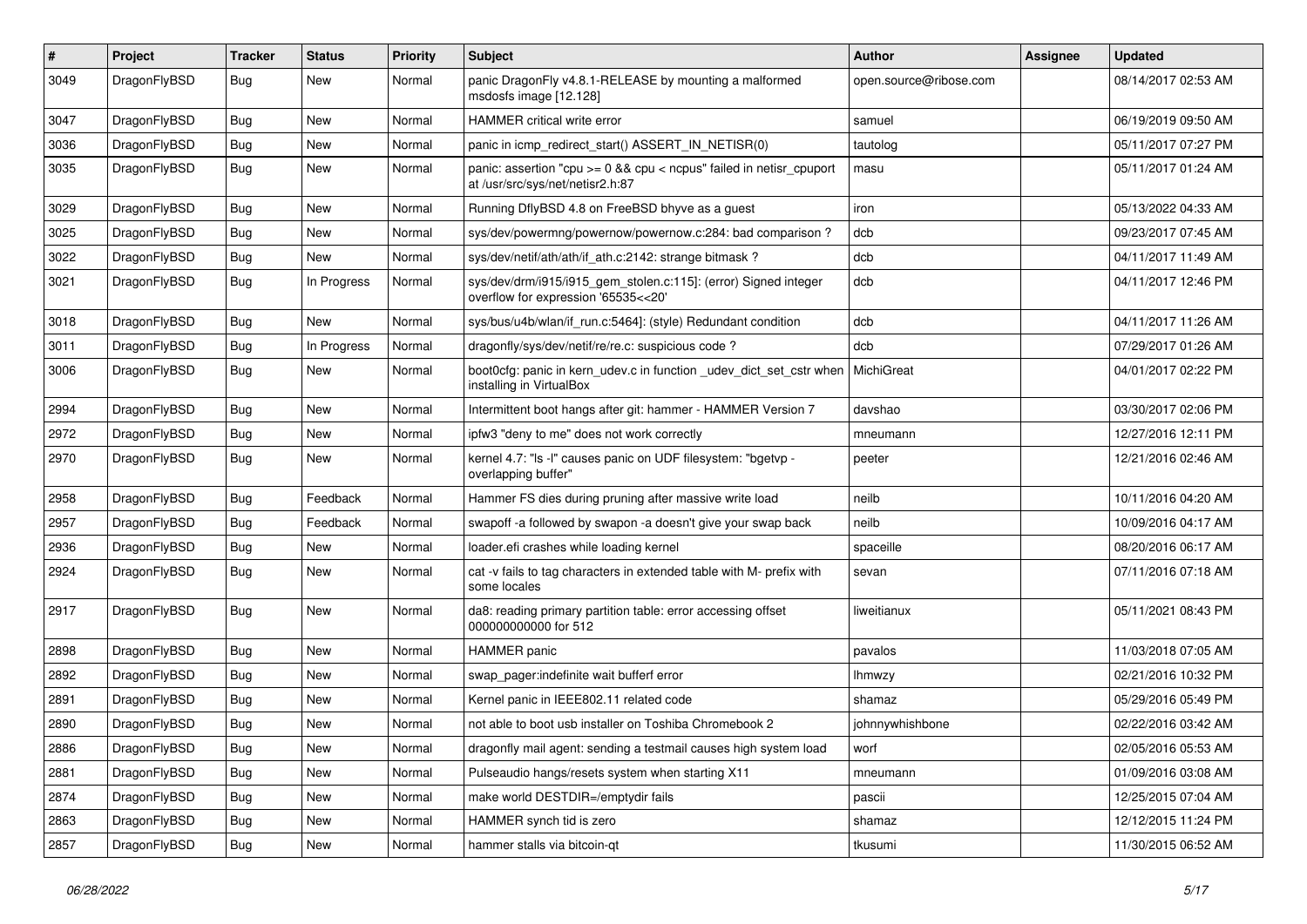| $\pmb{\#}$ | Project      | <b>Tracker</b> | <b>Status</b> | <b>Priority</b> | <b>Subject</b>                                                                                                       | Author           | Assignee | <b>Updated</b>      |
|------------|--------------|----------------|---------------|-----------------|----------------------------------------------------------------------------------------------------------------------|------------------|----------|---------------------|
| 2852       | DragonFlyBSD | Bug            | New           | Normal          | Hammer File System - hangs on undo during system boot / mount -<br>will not recover on DragonFlyBSD newer than 3.6.0 | abale            |          | 05/11/2021 04:07 AM |
| 2840       | DragonFlyBSD | <b>Bug</b>     | New           | Normal          | wrong voltage is reported                                                                                            | yellowrabbit2010 |          | 09/11/2015 06:09 PM |
| 2835       | DragonFlyBSD | Bug            | New           | Normal          | /usr/include/c++/5.0/bits/c++locale.h likes<br>POSIX_C_SOURCE>=200809                                                | davshao          |          | 11/18/2015 03:40 AM |
| 2820       | DragonFlyBSD | <b>Bug</b>     | New           | Normal          | TP-Link USB Wi-Fi adapter cannot be reattached to the system                                                         | shamaz           |          | 05/22/2015 09:45 PM |
| 2816       | DragonFlyBSD | <b>Bug</b>     | New           | Normal          | A multitasking process being debugged can get stuck                                                                  | phma             |          | 05/19/2015 03:57 AM |
| 2812       | DragonFlyBSD | <b>Bug</b>     | New           | Normal          | Panic on Intel DE3815TYKHE                                                                                           | tmorp            |          | 05/14/2015 03:14 PM |
| 2809       | DragonFlyBSD | <b>Bug</b>     | New           | Normal          | hammer mirror-stream                                                                                                 | masu             |          | 04/10/2015 12:33 AM |
| 2808       | DragonFlyBSD | <b>Bug</b>     | New           | Normal          | X freeze by switching between X and VT - results in black screen                                                     | lukesky333       |          | 05/11/2021 03:55 AM |
| 2806       | DragonFlyBSD | <b>Bug</b>     | New           | Normal          | failed to configure a link-local address on ath0 (errno = $22$ )                                                     | Chingyuan        |          | 05/25/2021 01:00 AM |
| 2803       | DragonFlyBSD | <b>Bug</b>     | New           | Normal          | HAMMER: Warning: UNDO area too small!                                                                                | ftigeot          |          | 03/11/2015 03:42 PM |
| 2802       | DragonFlyBSD | <b>Bug</b>     | New           | Normal          | USB Wifi urtwn0 crash from cd boot                                                                                   | opvalues         |          | 03/10/2015 01:07 AM |
| 2799       | DragonFlyBSD | <b>Bug</b>     | <b>New</b>    | Normal          | Fatal trap 12 caused by moused(8) -p /dev/cual0                                                                      | opvalues         |          | 03/04/2015 11:01 PM |
| 2788       | DragonFlyBSD | Bug            | New           | Normal          | ioctl GSLICEINFO: Not working for vnode slice                                                                        | mneumann         |          | 02/12/2015 07:49 AM |
| 2738       | DragonFlyBSD | Bug            | New           | Normal          | Hammer: Strange behavior when trying to recover old version of<br>moved file                                         | roland           |          | 11/20/2014 08:02 AM |
| 2731       | DragonFlyBSD | Bug            | In Progress   | Normal          | Screen full of random colors when starting Xorg with Intel Haswell<br>HD Graphics P4600                              | jkatzmaier       |          | 11/12/2014 04:08 PM |
| 2712       | DragonFlyBSD | Bug            | New           | Normal          | connect(2) returns EINVAL when retrying after ECONNREFUSED                                                           | jorisgio         |          | 08/14/2014 05:31 PM |
| 2708       | DragonFlyBSD | Bug            | New           | Normal          | unable to send TCP nor UDP on age(4) interface                                                                       | dermiste         |          | 05/11/2021 03:54 AM |
| 2688       | DragonFlyBSD | <b>Bug</b>     | New           | Normal          | 67613368bdda7 Fix wrong checks for U4B presence Asrock Z77M<br>difficulty detecting USB keyboard                     | davshao          |          | 06/28/2014 07:08 PM |
| 2687       | DragonFlyBSD | <b>Bug</b>     | New           | Normal          | natacontrol software RAID in installer                                                                               | csmelosky        |          | 06/22/2014 12:03 PM |
| 2674       | DragonFlyBSD | <b>Bug</b>     | New           | Normal          | <b>GPT Support</b>                                                                                                   | ftigeot          |          | 12/28/2015 02:54 PM |
| 2652       | DragonFlyBSD | Bug            | <b>New</b>    | Normal          | 189a0ff3761b47  ix: Implement MSI-X support locks up Lenovo<br>S10 Intel Atom n270                                   | davshao          |          | 05/14/2014 01:55 AM |
| 2647       | DragonFlyBSD | <b>Bug</b>     | New           | Normal          | HAMMER panic on 3.6.0                                                                                                | tuxillo          |          | 05/11/2021 03:54 AM |
| 2645       | DragonFlyBSD | <b>Bug</b>     | New           | Normal          | panic with dsched fq and ioprio                                                                                      | jyoung15         |          | 02/20/2014 07:29 AM |
| 2644       | DragonFlyBSD | Bug            | Feedback      | Normal          | 3.6.0-REL trap 9 on boot                                                                                             | memmerto         |          | 11/27/2021 08:08 AM |
| 2641       | DragonFlyBSD | Bug            | New           | Normal          | Panic when loading natapci as module                                                                                 | tuxillo          |          | 05/11/2021 03:54 AM |
| 2630       | DragonFlyBSD | Bug            | New           | Normal          | Bring in latest iconv fixes from FreeBSD10 as well as csmapper<br>updates                                            | tuxillo          |          | 05/11/2021 03:54 AM |
| 2629       | DragonFlyBSD | Bug            | <b>New</b>    | Normal          | Replace gcc44 with llvm34, clang34, and libc++                                                                       | tuxillo          |          | 06/02/2014 02:30 PM |
| 2626       | DragonFlyBSD | Bug            | New           | Normal          | iwn driver drops with error: "firmware error 'iwn_intr: fatal firmware<br>error""                                    | rodyaj           |          | 01/09/2014 05:50 AM |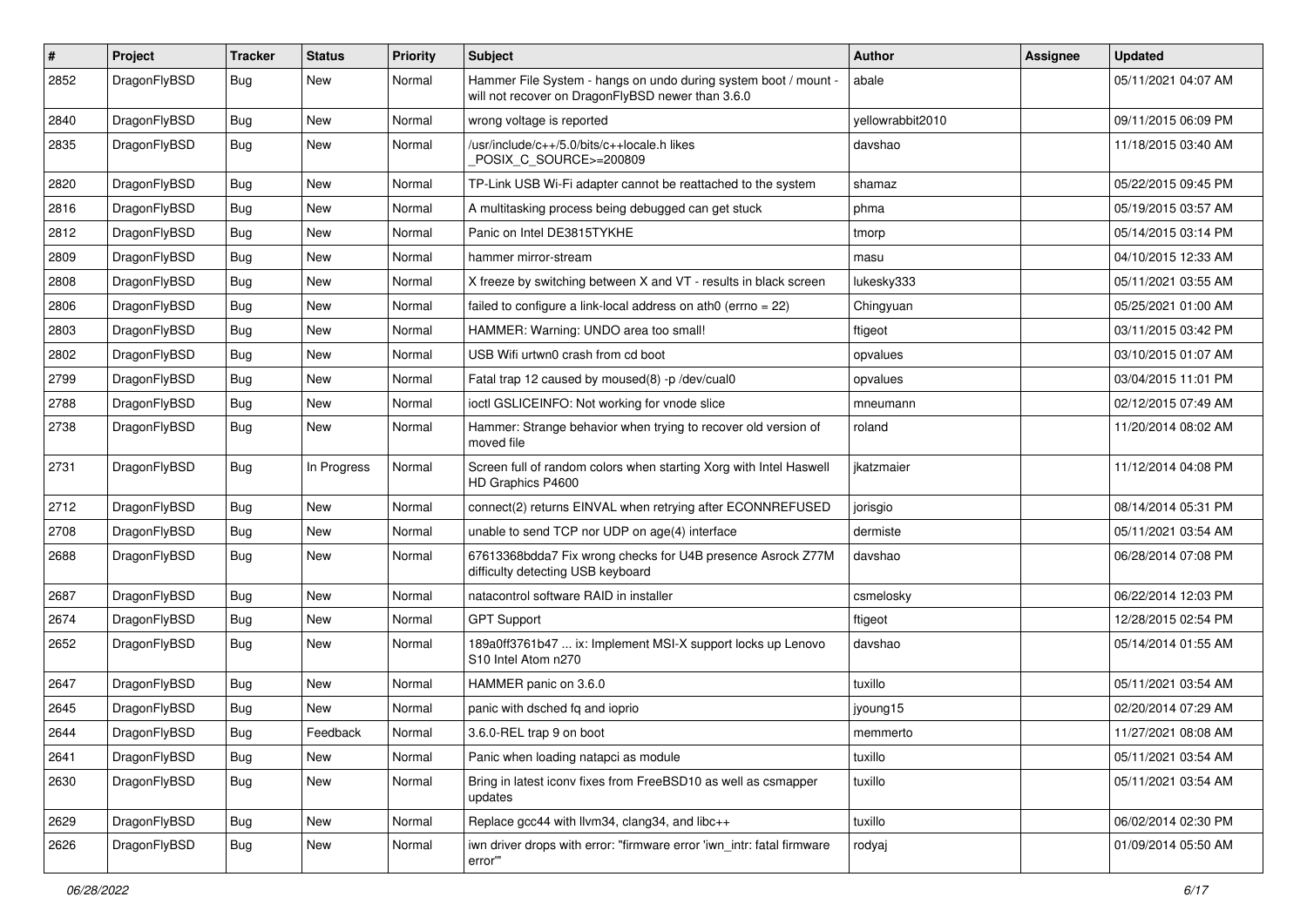| $\vert$ # | Project      | <b>Tracker</b> | <b>Status</b> | <b>Priority</b> | <b>Subject</b>                                                                                                               | Author            | <b>Assignee</b> | <b>Updated</b>      |
|-----------|--------------|----------------|---------------|-----------------|------------------------------------------------------------------------------------------------------------------------------|-------------------|-----------------|---------------------|
| 2622      | DragonFlyBSD | Bug            | <b>New</b>    | Normal          | VAIO FIT15E fn keys support                                                                                                  | nonsolosoft       |                 | 12/31/2013 01:31 AM |
| 2621      | DragonFlyBSD | <b>Bug</b>     | <b>New</b>    | Normal          | core dump using cdrom                                                                                                        | nonsolosoft       |                 | 12/27/2013 12:43 AM |
| 2620      | DragonFlyBSD | <b>Bug</b>     | <b>New</b>    | Normal          | moused problem                                                                                                               | FilippoMo         |                 | 12/20/2013 10:32 AM |
| 2619      | DragonFlyBSD | Bug            | <b>New</b>    | Normal          | DragonFly 3.6 can't be installed on a 6TB volume                                                                             | ftigeot           |                 | 02/23/2014 11:55 PM |
| 2618      | DragonFlyBSD | Bug            | <b>New</b>    | Normal          | mouse problem on RELEASE-3 6 0                                                                                               | FilippoMo         |                 | 12/20/2013 03:26 AM |
| 2617      | DragonFlyBSD | <b>Bug</b>     | Feedback      | Normal          | Possible issue with wireless mouse on 3.6 release                                                                            | FilippoMo         |                 | 01/14/2015 03:42 PM |
| 2611      | DragonFlyBSD | Bug            | <b>New</b>    | Normal          | Change in IP address results in network not working                                                                          | phma              |                 | 12/05/2013 07:55 PM |
| 2609      | DragonFlyBSD | Bug            | New           | Normal          | master: panic: assertion<br>"LWKT_TOKEN_HELD_ANY(vm_object_token(object))" failed in<br>swp_pager_lookup                     | thomas.nikolajsen |                 | 11/28/2013 11:36 AM |
| 2604      | DragonFlyBSD | <b>Bug</b>     | <b>New</b>    | Normal          | dell laptop does not boot with LATEST                                                                                        | isenmann          |                 | 11/20/2013 02:07 AM |
| 2598      | DragonFlyBSD | Bug            | <b>New</b>    | Normal          | i386 via USB Booting                                                                                                         | mbzadegan         |                 | 10/21/2013 02:28 AM |
| 2595      | DragonFlyBSD | Bug            | <b>New</b>    | Normal          | DragonFly 3.4.3 crashes on SUN Blade X6250 with Qlogic ISP 2432<br>FC card                                                   | Turvamies         |                 | 10/07/2013 11:53 AM |
| 2587      | DragonFlyBSD | Bug            | <b>New</b>    | Normal          | SATA DVD writer not detected by DragonFly                                                                                    | srussell          |                 | 09/04/2020 08:55 AM |
| 2586      | DragonFlyBSD | <b>Bug</b>     | <b>New</b>    | Normal          | pf: "modulate" state seems problematic                                                                                       | srussell          |                 | 09/25/2013 07:36 PM |
| 2569      | DragonFlyBSD | Bug            | <b>New</b>    | Normal          | ctime NFS                                                                                                                    | ferney            |                 | 08/11/2013 04:35 AM |
| 2568      | DragonFlyBSD | <b>Bug</b>     | <b>New</b>    | Normal          | <b>AHCI</b> panic                                                                                                            | josepht           |                 | 06/07/2013 05:52 PM |
| 2565      | DragonFlyBSD | Bug            | <b>New</b>    | Normal          | "ifconfig ix0 up" panic                                                                                                      | Itpig402a         |                 | 06/03/2013 05:46 AM |
| 2557      | DragonFlyBSD | Bug            | New           | Normal          | stock 3.4.1 kernel halts during booting if dm and dm_target_crypt<br>are loaded and RAID controller is present               | phma              |                 | 05/12/2013 10:38 PM |
| 2556      | DragonFlyBSD | <b>Bug</b>     | Feedback      | Normal          | DragonFly v3.5.0.81.gd3479 - Process signal weirdness                                                                        | tuxillo           |                 | 12/17/2013 03:48 PM |
| 2544      | DragonFlyBSD | <b>Bug</b>     | <b>New</b>    | Normal          | live DVD system boot (menu option 1) caused db> prompt on<br>PE1950                                                          | estrabd           |                 | 05/11/2021 03:54 AM |
| 2535      | DragonFlyBSD | Bug            | <b>New</b>    | Normal          | Imap processes apparentlt blocked on disk I/O                                                                                | ftigeot           |                 | 04/02/2013 09:31 AM |
| 2531      | DragonFlyBSD | Bug            | <b>New</b>    | Normal          | camcontrol fails to disable APM                                                                                              | m.lombardi85      |                 | 03/23/2013 12:28 PM |
| 2526      | DragonFlyBSD | <b>Bug</b>     | <b>New</b>    | Normal          | hammer cleanup doesn't run on first day of DST                                                                               | pavalos           |                 | 10/18/2016 05:28 PM |
| 2520      | DragonFlyBSD | Bug            | New           | Normal          | panic: assertion "IS_SERIALIZED((ifp->if_serializer))" failed in<br>if_default_serialize_assert at /usr/src/sys/net/if.c:437 | ano               |                 | 03/09/2013 12:14 AM |
| 2509      | DragonFlyBSD | <b>Bug</b>     | New           | Normal          | Redefinition of DIRBLKSIZ in restore(8)                                                                                      | swildner          |                 | 06/04/2022 04:40 AM |
| 2498      | DragonFlyBSD | Bug            | New           | Normal          | DFBSD v3.2.2-RELEASE - LIST_FIRST(&bp->b_dep) == NULL"<br>failed in vfs vmio release                                         | tuxillo           |                 | 05/31/2022 04:09 PM |
| 2493      | DragonFlyBSD | <b>Bug</b>     | New           | Normal          | vidcontrol: invalid video mode name                                                                                          | Svarov            |                 | 01/24/2013 09:55 AM |
| 2490      | DragonFlyBSD | <b>Bug</b>     | New           | Normal          | nmalloc should color addresses to avoid cache bank conflictsw                                                                | vsrinivas         |                 | 06/10/2014 05:51 AM |
| 2489      | DragonFlyBSD | <b>Bug</b>     | New           | Normal          | nmalloc doesn't cache VA for allocations > 8KB                                                                               | vsrinivas         |                 | 06/10/2014 05:51 AM |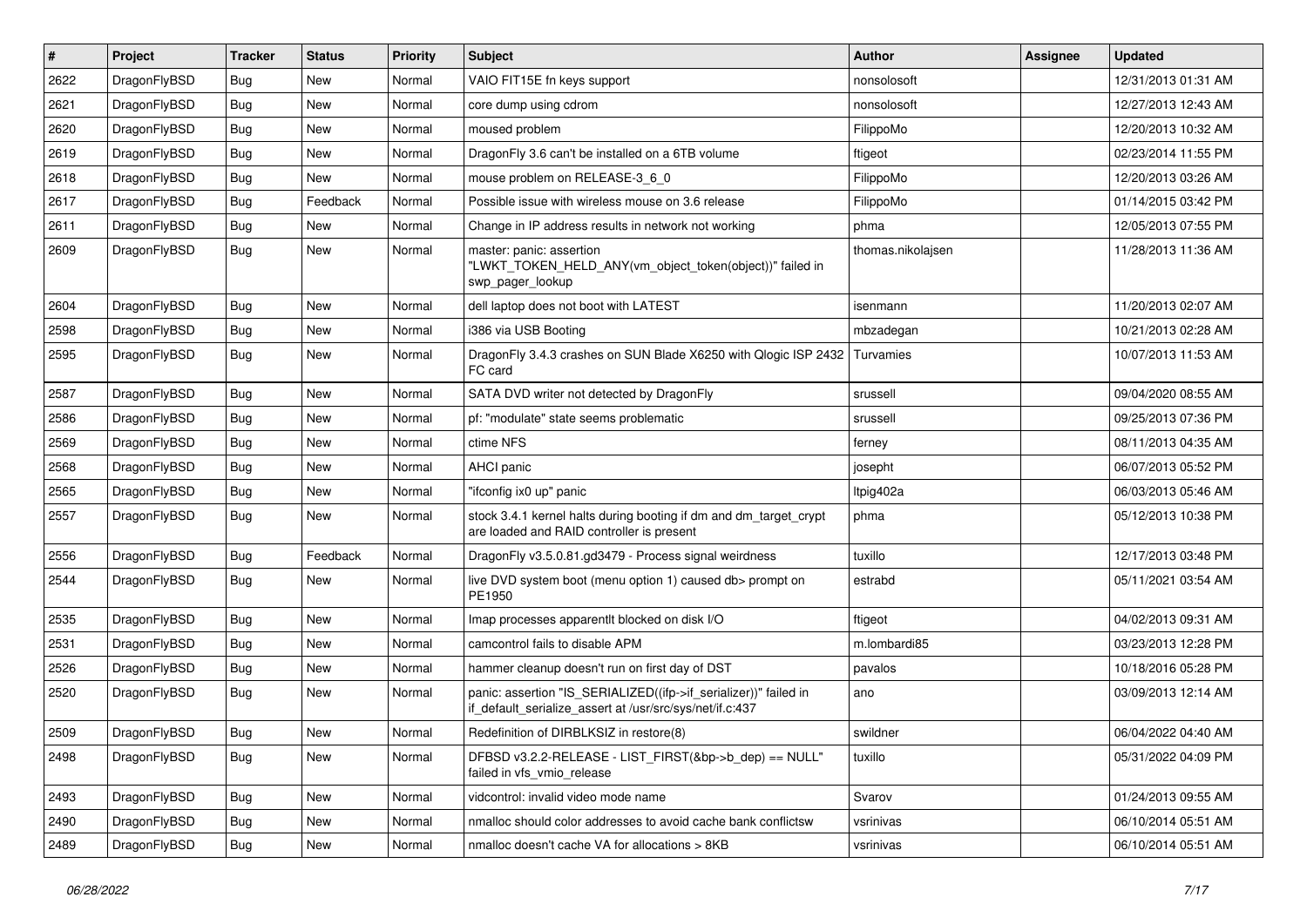| $\vert$ # | Project      | <b>Tracker</b> | <b>Status</b> | <b>Priority</b> | <b>Subject</b>                                                                         | <b>Author</b>     | Assignee | <b>Updated</b>      |
|-----------|--------------|----------------|---------------|-----------------|----------------------------------------------------------------------------------------|-------------------|----------|---------------------|
| 2473      | DragonFlyBSD | <b>Bug</b>     | <b>New</b>    | Normal          | Kernel crash when trying to up the wpi0 device (Dfly<br>v3.3.0.758.g47388-DEVELOPMENT) | tomaz             |          | 02/24/2014 08:50 AM |
| 2459      | DragonFlyBSD | Bug            | Feedback      | Normal          | apic problems with HP Probook 4510s                                                    | thowe             |          | 11/27/2021 08:22 AM |
| 2453      | DragonFlyBSD | Bug            | New           | Normal          | panic: assertion "gd->gd_spinlocks == 0" failed                                        | Johannes.Hofmann  |          | 11/12/2012 12:54 PM |
| 2444      | DragonFlyBSD | Bug            | New           | Normal          | Crash during Hammer overnight cleanup                                                  | justin            |          | 11/04/2012 07:58 AM |
| 2436      | DragonFlyBSD | <b>Bug</b>     | New           | Normal          | panic: assertion "lp->lwp_qcpu == dd->cpuid" failed in<br>dfly acquire curproc         | thomas.nikolajsen |          | 01/23/2013 11:07 AM |
| 2434      | DragonFlyBSD | Bug            | <b>New</b>    | Normal          | BTX Halted - Boot fails on USB/GUI                                                     | lucmy             |          | 10/17/2012 08:12 PM |
| 2430      | DragonFlyBSD | <b>Bug</b>     | New           | Normal          | Alternate Password Hash method                                                         | robin.carey1      |          | 10/07/2012 06:28 AM |
| 2414      | DragonFlyBSD | <b>Bug</b>     | In Progress   | Normal          | Lenovo S10 acpi freeze (not new)                                                       | davshao           |          | 05/11/2021 04:13 AM |
| 2412      | DragonFlyBSD | <b>Bug</b>     | New           | Normal          | wlan0 fails to get address via dhclient                                                | nonsolosoft       |          | 08/30/2012 05:55 AM |
| 2389      | DragonFlyBSD | <b>Bug</b>     | <b>New</b>    | Normal          | computer crashed while listing processes                                               | phma              |          | 06/18/2012 02:49 PM |
| 2387      | DragonFlyBSD | <b>Bug</b>     | <b>New</b>    | Normal          | hammer ignores -t during dedup                                                         | phma              |          | 06/17/2012 12:30 PM |
| 2371      | DragonFlyBSD | <b>Bug</b>     | <b>New</b>    | Normal          | Timezone problem with America/Sao Paulo                                                | raitech           |          | 05/17/2012 01:42 PM |
| 2369      | DragonFlyBSD | Bug            | New           | Normal          | panic: Bad link elm 0xffffffe07edf6068 next->prev != elm                               | jaydg             |          | 08/15/2012 03:04 AM |
| 2360      | DragonFlyBSD | <b>Bug</b>     | In Progress   | Normal          | Wishlist: virtio driver import                                                         | vsrinivas         |          | 06/04/2022 04:16 AM |
| 2351      | DragonFlyBSD | <b>Bug</b>     | In Progress   | Normal          | DFBSD v3.1.0.579.g44ccf - Stuck during startup, random freezes                         | tuxillo           |          | 04/24/2012 08:21 AM |
| 2345      | DragonFlyBSD | <b>Bug</b>     | In Progress   | Normal          | DFBSD v3.1.0.457.gd679f - NFS panic on diskless station                                | tuxillo           |          | 04/07/2012 05:22 PM |
| 2331      | DragonFlyBSD | <b>Bug</b>     | New           | Normal          | reading mouse mode from unopen file descriptor hangs mouse<br>driver                   | phma              |          | 03/14/2012 09:43 AM |
| 2329      | DragonFlyBSD | <b>Bug</b>     | New           | Normal          | ibm x3550 & acpi                                                                       | ano               |          | 06/03/2014 11:37 AM |
| 2324      | DragonFlyBSD | Bug            | New           | Normal          | natacotrol support > 2TB not working even after the ftigeot patch                      | zenny             |          | 03/03/2012 01:00 AM |
| 2319      | DragonFlyBSD | <b>Bug</b>     | New           | Normal          | crypt/passwd forward compat                                                            | c.turner1         |          | 02/28/2012 12:39 PM |
| 2316      | DragonFlyBSD | Bug            | New           | Normal          | Ungraceful invalid password handling for adding a new user in the<br>installer         | rune              |          | 04/27/2012 11:23 PM |
| 2311      | DragonFlyBSD | Bug            | New           | Normal          | Xorg crash having something to do with drm                                             | phma              |          | 02/22/2012 09:59 AM |
| 2308      | DragonFlyBSD | Bug            | New           | Normal          | System freeze when unloading snd hda                                                   | jaydg             |          | 02/19/2012 07:15 AM |
| 2306      | DragonFlyBSD | Bug            | <b>New</b>    | Normal          | a crash starts the kernel debugger in text mode, but just reboots in X                 | phma              |          | 02/11/2012 08:02 PM |
| 2297      | DragonFlyBSD | <b>Bug</b>     | <b>New</b>    | Normal          | strange NFS (client) error messages / problems                                         | Anonymous         |          | 02/19/2012 02:59 PM |
| 2292      | DragonFlyBSD | <b>Bug</b>     | <b>New</b>    | Normal          | re interface with jumbo frames (mtu larger than 1500) hangs after<br>some traffic      | Anonymous         |          | 01/31/2012 12:11 AM |
| 2288      | DragonFlyBSD | <b>Bug</b>     | Feedback      | Normal          | Random IO performance loss introduced since January 1st                                | lentferj          |          | 01/23/2013 04:21 PM |
| 2287      | DragonFlyBSD | Bug            | <b>New</b>    | Normal          | HAMMER(ROOT) Illegal UNDO TAIL signature at<br>300000001967c000                        | y0n3t4n1          |          | 11/07/2018 01:22 AM |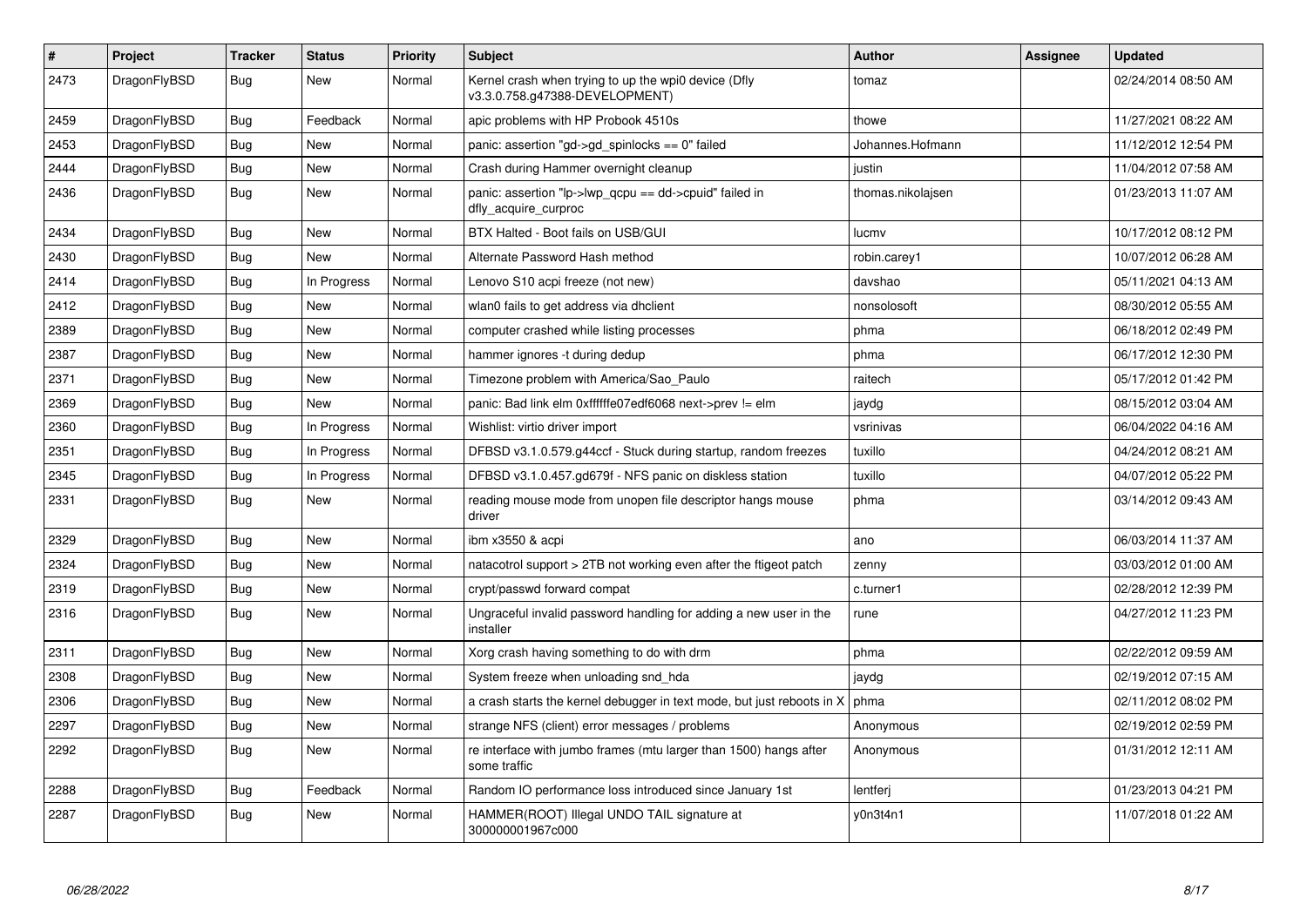| #    | Project      | <b>Tracker</b> | <b>Status</b> | <b>Priority</b> | Subject                                                                                                    | <b>Author</b> | Assignee | <b>Updated</b>      |
|------|--------------|----------------|---------------|-----------------|------------------------------------------------------------------------------------------------------------|---------------|----------|---------------------|
| 2283 | DragonFlyBSD | Bug            | New           | Normal          | DFBSD DragonFly v2.13.0.957.g4f459 - pmap_release: page<br>should already be gone 0xc27120bc               | tuxillo       |          | 01/23/2012 03:03 AM |
| 2282 | DragonFlyBSD | <b>Bug</b>     | In Progress   | Normal          | gdb segfaults with certain corefiles                                                                       | tuxillo       |          | 01/18/2012 04:40 PM |
| 2254 | DragonFlyBSD | <b>Bug</b>     | <b>New</b>    | Normal          | panic: assertion "ref < &td->td_toks_end" failed in lwkt_gettoken at<br>/usr/src/sys/kern/lwkt_token.c:588 | eocallaghan   |          | 12/05/2011 10:21 PM |
| 2250 | DragonFlyBSD | <b>Bug</b>     | <b>New</b>    | Normal          | Kernel panic                                                                                               | adamk         |          | 11/23/2018 01:10 AM |
| 2248 | DragonFlyBSD | <b>Bug</b>     | <b>New</b>    | Normal          | sysctl panic                                                                                               | pavalos       |          | 11/23/2011 06:23 PM |
| 2245 | DragonFlyBSD | Bug            | <b>New</b>    | Normal          | panic: assertion "ref < &td->td_toks_end" failed in lwkt_gettoken at<br>/usr/src/sys/kern/lwkt_token.c:588 | juanfra684    |          | 11/22/2011 07:41 PM |
| 2224 | DragonFlyBSD | Bug            | <b>New</b>    | Normal          | v2.13.0.291.gaa7ec - Panic on fq while installing world                                                    | tuxillo       |          | 11/18/2011 01:40 AM |
| 2210 | DragonFlyBSD | Bug            | New           | Normal          | Bugtracker cannot assign default project for new users                                                     | ahuete.devel  |          | 11/17/2011 11:30 AM |
| 2199 | DragonFlyBSD | <b>Bug</b>     | New           | Normal          | screen segfaults if utmpx isn't present                                                                    | pavalos       |          | 11/15/2011 10:52 PM |
| 2182 | DragonFlyBSD | <b>Bug</b>     | <b>New</b>    | Normal          | if msk PHY FIFO underrun/overflow                                                                          | nonsolosoft   |          | 09/03/2012 06:39 AM |
| 2171 | DragonFlyBSD | Bug            | New           | Normal          | DFBSD v2.13.0.151.gdc8442 - panic: assertion "(*ptep &<br>$(PG_MANAGED PG_V)) == PG_V"$                    | tuxillo       |          | 11/04/2011 05:06 PM |
| 2167 | DragonFlyBSD | Bug            | <b>New</b>    | Normal          | shutdown/reboot fails after uptime msg                                                                     | marino        |          | 11/28/2011 03:01 AM |
| 2166 | DragonFlyBSD | <b>Bug</b>     | New           | Normal          | DFBSD v2.13.0.109.g05b9d - Strange lockups                                                                 | tuxillo       |          | 10/29/2011 11:20 AM |
| 2164 | DragonFlyBSD | Bug            | <b>New</b>    | Normal          | panic on reboot from usb.                                                                                  | eocallaghan   |          | 10/27/2011 09:29 AM |
| 2161 | DragonFlyBSD | Bug            | New           | Normal          | Outdated xorg.conf file gets installed into etc and screws up mouse                                        | eocallaghan   |          | 10/27/2011 01:51 PM |
| 2158 | DragonFlyBSD | <b>Bug</b>     | New           | Normal          | iwn panics with assertion on boot.                                                                         | eocallaghan   |          | 10/24/2011 04:13 PM |
| 2154 | DragonFlyBSD | <b>Bug</b>     | New           | Normal          | vkernel copyout() doesn't return EFAULT on error                                                           | vsrinivas     |          | 10/20/2011 03:53 AM |
| 2153 | DragonFlyBSD | <b>Bug</b>     | New           | Normal          | Too many unuseful warnings at boot                                                                         | juanfra684    |          | 10/18/2011 10:16 PM |
| 2138 | DragonFlyBSD | <b>Bug</b>     | New           | Normal          | > 100% CPU usage                                                                                           | robin.carey1  |          | 09/26/2011 12:20 PM |
| 2136 | DragonFlyBSD | Bug            | <b>New</b>    | Normal          | socketpair() doesn't free file descriptors on copyout failure                                              | vsrinivas     |          | 04/05/2013 09:13 AM |
| 2129 | DragonFlyBSD | <b>Bug</b>     | New           | Normal          | DFBSD v2.11.0.661.gf9438 i386 - panic: lockmgr thrd sleep                                                  | tuxillo       |          | 09/05/2011 09:49 AM |
| 2125 | DragonFlyBSD | <b>Bug</b>     | <b>New</b>    | Normal          | Weird garbage in dmesg                                                                                     | herrgard      |          | 08/30/2011 08:04 PM |
| 2124 | DragonFlyBSD | <b>Bug</b>     | New           | Normal          | getty repeating too quickly on port /dev/ttyv0                                                             | sgeorge.ml    |          | 09/01/2011 04:28 AM |
| 2123 | DragonFlyBSD | <b>Bug</b>     | New           | Normal          | hammer is losing files                                                                                     | schmir        |          | 08/30/2011 07:56 PM |
| 2115 | DragonFlyBSD | <b>Bug</b>     | <b>New</b>    | Normal          | [msk] system freeze after receive some paquet                                                              | bsdsx         |          | 08/22/2011 10:22 AM |
| 2107 | DragonFlyBSD | <b>Bug</b>     | New           | Normal          | 2.10.1 sata dvd drive issue                                                                                | ausppc        |          | 07/31/2011 08:41 PM |
| 2104 | DragonFlyBSD | <b>Bug</b>     | New           | Normal          | network configuration seg. fault on install CD                                                             | navratil      |          | 07/26/2011 07:55 AM |
| 2099 | DragonFlyBSD | <b>Bug</b>     | New           | Normal          | page fault panic in vm system                                                                              | pavalos       |          | 07/10/2011 08:51 AM |
| 2094 | DragonFlyBSD | <b>Bug</b>     | New           | Normal          | Segfault when gdb printing backtrace from core dump                                                        | greenrd       |          | 06/25/2011 04:14 PM |
| 2090 | DragonFlyBSD | <b>Bug</b>     | Feedback      | Normal          | snd_hda does not support headphone automute                                                                | justin        |          | 03/29/2012 08:03 PM |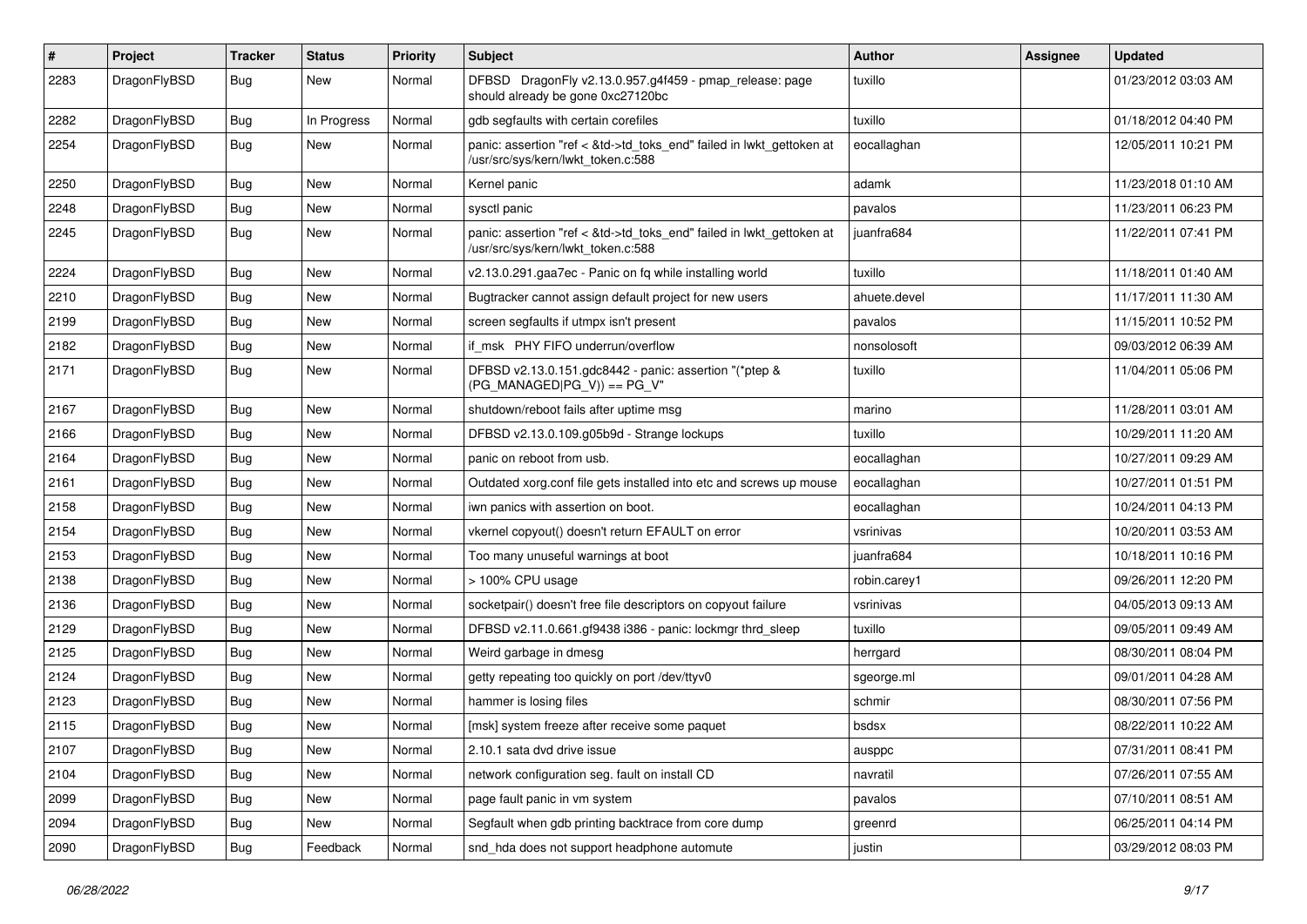| $\sharp$ | Project      | <b>Tracker</b> | <b>Status</b> | <b>Priority</b> | Subject                                                                        | Author            | Assignee | <b>Updated</b>      |
|----------|--------------|----------------|---------------|-----------------|--------------------------------------------------------------------------------|-------------------|----------|---------------------|
| 2085     | DragonFlyBSD | Bug            | <b>New</b>    | Normal          | panic: assertion: (m->flags & PG_MAPPED) == 0 in<br>vm_page_free_toq           | vsrinivas         |          | 06/10/2011 07:48 AM |
| 2084     | DragonFlyBSD | Bug            | New           | Normal          | DFBSD v2.11.0.242.g4d317 - panic: zone: entry not free                         | tuxillo           |          | 07/03/2012 01:23 AM |
| 2082     | DragonFlyBSD | <b>Bug</b>     | New           | Normal          | dfbsd 2.10.1 amd64 - mc port build error with 'bmake bin-install'              | sun-doctor        |          | 05/25/2011 07:18 PM |
| 2081     | DragonFlyBSD | Bug            | Feedback      | Normal          | Panic on device "detach" / "failure"                                           | vsrinivas         |          | 02/29/2012 07:11 AM |
| 2080     | DragonFlyBSD | <b>Bug</b>     | New           | Normal          | panic: lockmgr thrd_sleep: called from interrupt, ipi, or hard code<br>section | rumcic            |          | 05/30/2011 05:06 PM |
| 2078     | DragonFlyBSD | Bug            | <b>New</b>    | Normal          | DFBSD i386 v2.11.0.201.g3ed2f - Panic during installworld into a<br>vn0 device | tuxillo           |          | 05/19/2011 07:50 PM |
| 2077     | DragonFlyBSD | Bug            | <b>New</b>    | Normal          | USB devices conflicting                                                        | srussell          |          | 05/17/2011 05:12 PM |
| 2075     | DragonFlyBSD | Bug            | <b>New</b>    | Normal          | pflogd on x86_64                                                               | fanch             |          | 05/16/2011 04:04 PM |
| 2072     | DragonFlyBSD | <b>Bug</b>     | New           | Normal          | Fatal trap 12: stopped at lwkt_send_ipiq3                                      | rumcic            |          | 05/17/2011 04:12 AM |
| 2067     | DragonFlyBSD | Bug            | <b>New</b>    | Normal          | sound/pcm: "play interrupt timeout, channel dead"                              | matthiasr         |          | 05/11/2021 03:55 AM |
| 2061     | DragonFlyBSD | Bug            | <b>New</b>    | Normal          | USB keyboard boot panic                                                        | sjg               |          | 05/04/2012 12:20 AM |
| 2055     | DragonFlyBSD | Bug            | <b>New</b>    | Normal          | $ssh + IPV6 + bridge \Rightarrow connection freezes$                           | steve             |          | 04/24/2011 07:13 PM |
| 2052     | DragonFlyBSD | <b>Bug</b>     | <b>New</b>    | Normal          | Kernel panic: CPU APIC ID out of range                                         | Anonymous         |          | 05/02/2011 11:06 AM |
| 2051     | DragonFlyBSD | Bug            | New           | Normal          | No ipv6 lan route entry created on 2.10                                        | ftigeot           |          | 04/21/2011 10:37 AM |
| 2048     | DragonFlyBSD | Bug            | New           | Normal          | panic: ffs_sync: rofs mod                                                      | pavalos           |          | 04/12/2011 05:45 AM |
| 2045     | DragonFlyBSD | <b>Bug</b>     | New           | Normal          | ral(4): Fatal trap 12: page fault while in kernel mode (two panics)            | herrgard          |          | 11/03/2011 05:34 PM |
| 2042     | DragonFlyBSD | <b>Bug</b>     | <b>New</b>    | Normal          | kernel panic, when run boot0cfg                                                | sepherosa         |          | 05/31/2022 03:01 PM |
| 2013     | DragonFlyBSD | Bug            | In Progress   | Normal          | oversized DMA request loop                                                     | josepht           |          | 05/11/2021 04:06 AM |
| 2008     | DragonFlyBSD | Bug            | <b>New</b>    | Normal          | lwkt_setcpu_remote: td->td_flags 00800621 console flood                        | pavalos           |          | 03/06/2011 09:37 PM |
| 2004     | DragonFlyBSD | Bug            | <b>New</b>    | Normal          | LWKT_WAIT_IPIQ panic                                                           | steve             |          | 03/08/2011 05:46 PM |
| 1990     | DragonFlyBSD | Bug            | <b>New</b>    | Normal          | /mnt too large to mount                                                        | peur.neu          |          | 02/16/2011 11:24 PM |
| 1984     | DragonFlyBSD | Bug            | New           | Normal          | hammer mount fails after crash - HAMMER: FIFO record bad head<br>signature     | thomas.nikolajsen |          | 03/08/2011 06:57 PM |
| 1975     | DragonFlyBSD | Bug            | <b>New</b>    | Normal          | Applications seg fault in select() and poll()                                  | rumcic            |          | 05/31/2022 02:58 PM |
| 1961     | DragonFlyBSD | Bug            | <b>New</b>    | Normal          | Can't create dump from DDB                                                     | shamaz            |          | 01/29/2011 09:02 PM |
| 1959     | DragonFlyBSD | <b>Bug</b>     | New           | Normal          | DFBSD v2.9.1.422.gc98f2 - Panic during boot - IPv6 and PF                      | tuxillo           |          | 01/13/2011 03:37 AM |
| 1951     | DragonFlyBSD | <b>Bug</b>     | New           | Normal          | dma_timeouts at phyaddr on a good hdd                                          | peur.neu          |          | 01/04/2011 07:12 AM |
| 1949     | DragonFlyBSD | <b>Bug</b>     | <b>New</b>    | Normal          | iwn panic                                                                      | pavalos           |          | 01/30/2011 03:21 AM |
| 1944     | DragonFlyBSD | <b>Bug</b>     | New           | Normal          | panic: backing_object 0xdea7b258 was somehow re-referenced<br>during collapse! | sepherosa         |          | 12/27/2010 02:06 AM |
| 1943     | DragonFlyBSD | <b>Bug</b>     | <b>New</b>    | Normal          | hammer assertion panic                                                         | peter             |          | 12/27/2010 12:45 AM |
| 1942     | DragonFlyBSD | <b>Bug</b>     | New           | Normal          | locking against myself in getcacheblk()?                                       | qhwt.dfly         |          | 05/31/2022 02:15 PM |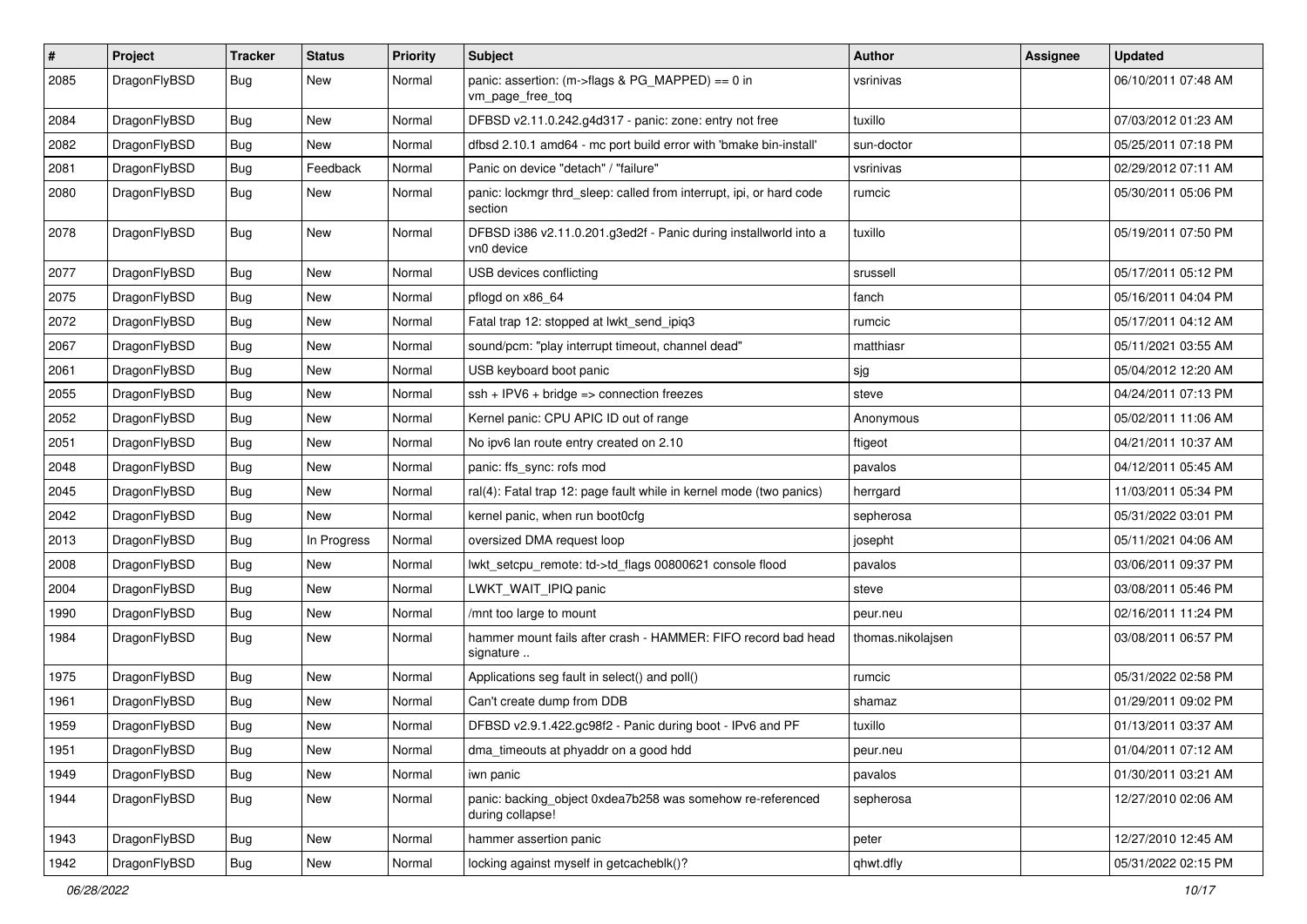| #    | Project      | <b>Tracker</b> | <b>Status</b> | <b>Priority</b> | <b>Subject</b>                                                                                                                                                                                    | <b>Author</b>      | Assignee | <b>Updated</b>      |
|------|--------------|----------------|---------------|-----------------|---------------------------------------------------------------------------------------------------------------------------------------------------------------------------------------------------|--------------------|----------|---------------------|
| 1941 | DragonFlyBSD | <b>Bug</b>     | <b>New</b>    | Normal          | wlan config crash                                                                                                                                                                                 | abandon.every.hope |          | 12/24/2010 07:54 PM |
| 1939 | DragonFlyBSD | <b>Bug</b>     | New           | Normal          | Panic on nightly build and stress test box                                                                                                                                                        | lentferj           |          | 12/18/2010 08:41 AM |
| 1935 | DragonFlyBSD | <b>Bug</b>     | New           | Normal          | mouse does not work after switching between x and console                                                                                                                                         | shamaz             |          | 12/13/2010 10:06 AM |
| 1923 | DragonFlyBSD | Bug            | New           | Normal          | Abysmal NFS performance with IPv6                                                                                                                                                                 | ftigeot            |          | 12/05/2010 09:34 PM |
| 1917 | DragonFlyBSD | Bug            | New           | Normal          | panic: assertion: (RB_EMPTY(&ip->rec_tree) && (ip->flags &<br>HAMMER_INODE_XDIRTY) == 0)    (!RB_EMPTY(&ip->rec_tree)<br>&& (ip->flags & HAMMER_INODE_XDIRTY) != 0) in<br>hammer_flush_inode_done | qhwt.dfly          |          | 11/24/2010 03:23 AM |
| 1916 | DragonFlyBSD | Bug            | New           | Normal          | Constant crashes on x86 64 with UFS                                                                                                                                                               | lentferj           |          | 11/21/2010 07:40 PM |
| 1913 | DragonFlyBSD | Bug            | New           | Normal          | panic: assertion: ip->flush_state != HAMMER_FST_FLUSH in<br>hammer_flush_inode_core                                                                                                               | swildner           |          | 11/20/2010 05:27 PM |
| 1907 | DragonFlyBSD | <b>Bug</b>     | New           | Normal          | Hammer crash in hammer_flusher_flush()                                                                                                                                                            | swildner           |          | 11/11/2010 05:07 AM |
| 1899 | DragonFlyBSD | <b>Bug</b>     | <b>New</b>    | Normal          | Keyboard doesn't work                                                                                                                                                                             | fransm             |          | 05/15/2022 03:32 PM |
| 1884 | DragonFlyBSD | <b>Bug</b>     | New           | Normal          | System completely freezes while listening music (devbuf: malloc<br>limit exceeded)                                                                                                                | shamaz             |          | 01/24/2011 05:00 PM |
| 1877 | DragonFlyBSD | <b>Bug</b>     | New           | Normal          | Freeze during 1st hammer cleanup after new install                                                                                                                                                | elekktretterr      |          | 05/15/2022 11:43 AM |
| 1874 | DragonFlyBSD | <b>Bug</b>     | New           | Normal          | mpd listening on all IPs, accepting only on one                                                                                                                                                   | rumcic             |          | 05/08/2011 01:01 PM |
| 1873 | DragonFlyBSD | <b>Bug</b>     | New           | Normal          | Panic upon usb mouse detach and reattaching                                                                                                                                                       | rumcic             |          | 02/01/2011 09:53 AM |
| 1867 | DragonFlyBSD | Bug            | New           | Normal          | it(4) motherboard and fan problems                                                                                                                                                                | tuxillo            |          | 07/08/2011 10:48 AM |
| 1861 | DragonFlyBSD | Bug            | New           | Normal          | panic via kprintf (lockmgr called in a hard section)                                                                                                                                              | vsrinivas          |          | 10/11/2010 12:56 AM |
| 1860 | DragonFlyBSD | <b>Bug</b>     | Feedback      | Normal          | Panic while creating UFS fs on vn(4) for initrd                                                                                                                                                   | matthias           |          | 02/29/2012 07:16 AM |
| 1850 | DragonFlyBSD | <b>Bug</b>     | New           | Normal          | volume-add on hammer root fs panic                                                                                                                                                                | Johannes.Hofmann   |          | 04/18/2019 04:27 AM |
| 1836 | DragonFlyBSD | <b>Bug</b>     | <b>New</b>    | Normal          | Incorrect TCP checksum show up in tcpdump                                                                                                                                                         | robgar1            |          | 05/15/2022 11:22 AM |
| 1826 | DragonFlyBSD | <b>Bug</b>     | New           | Normal          | panic during boot: assertion so->so port  in tcp input                                                                                                                                            | ftigeot            |          | 05/15/2022 11:05 AM |
| 1824 | DragonFlyBSD | <b>Bug</b>     | Feedback      | Normal          | kernel panic, x86, 2.7.3.859.ge5104                                                                                                                                                               | akirchhoff135014   |          | 03/10/2013 07:49 AM |
| 1818 | DragonFlyBSD | <b>Bug</b>     | New           | Normal          | panic: Bad tailg NEXT (kqueue issue ?)                                                                                                                                                            | ftigeot            |          | 05/15/2022 11:40 AM |
| 1786 | DragonFlyBSD | <b>Bug</b>     | New           | Normal          | Calling NULL function pointer initiates panic loop                                                                                                                                                | sjg                |          | 10/11/2010 05:28 PM |
| 1774 | DragonFlyBSD | Bug            | New           | Normal          | New IP header cleanup branch available for testing                                                                                                                                                | dillon             |          | 05/15/2022 10:59 AM |
| 1749 | DragonFlyBSD | <b>Bug</b>     | In Progress   | Normal          | HAMMER fsstress panic in hammer_flush_inode_core<br>'ip->flush state != HAMMER FST FLUSH'                                                                                                         | vsrinivas          |          | 05/11/2021 04:06 AM |
| 1745 | DragonFlyBSD | Bug            | Feedback      | Normal          | kmalloc panic                                                                                                                                                                                     | josepht            |          | 05/11/2021 04:05 AM |
| 1744 | DragonFlyBSD | <b>Bug</b>     | In Progress   | Normal          | HAMMER fsstress panic in hammer_setup_child_callback                                                                                                                                              | vsrinivas          |          | 05/11/2021 04:05 AM |
| 1727 | DragonFlyBSD | <b>Bug</b>     | Feedback      | Normal          | CD boot panic (2.6.1) (usb?)                                                                                                                                                                      | kiril              |          | 05/15/2022 05:10 AM |
| 1718 | DragonFlyBSD | <b>Bug</b>     | Feedback      | Normal          | IDE disk drive not detected by x86_64 2.6.1 Live CD                                                                                                                                               | bcox               |          | 11/27/2021 08:25 AM |
| 1717 | DragonFlyBSD | <b>Bug</b>     | Feedback      | Normal          | HAMMER panic in hammer cursor down()                                                                                                                                                              | josepht1           |          | 05/11/2021 04:05 AM |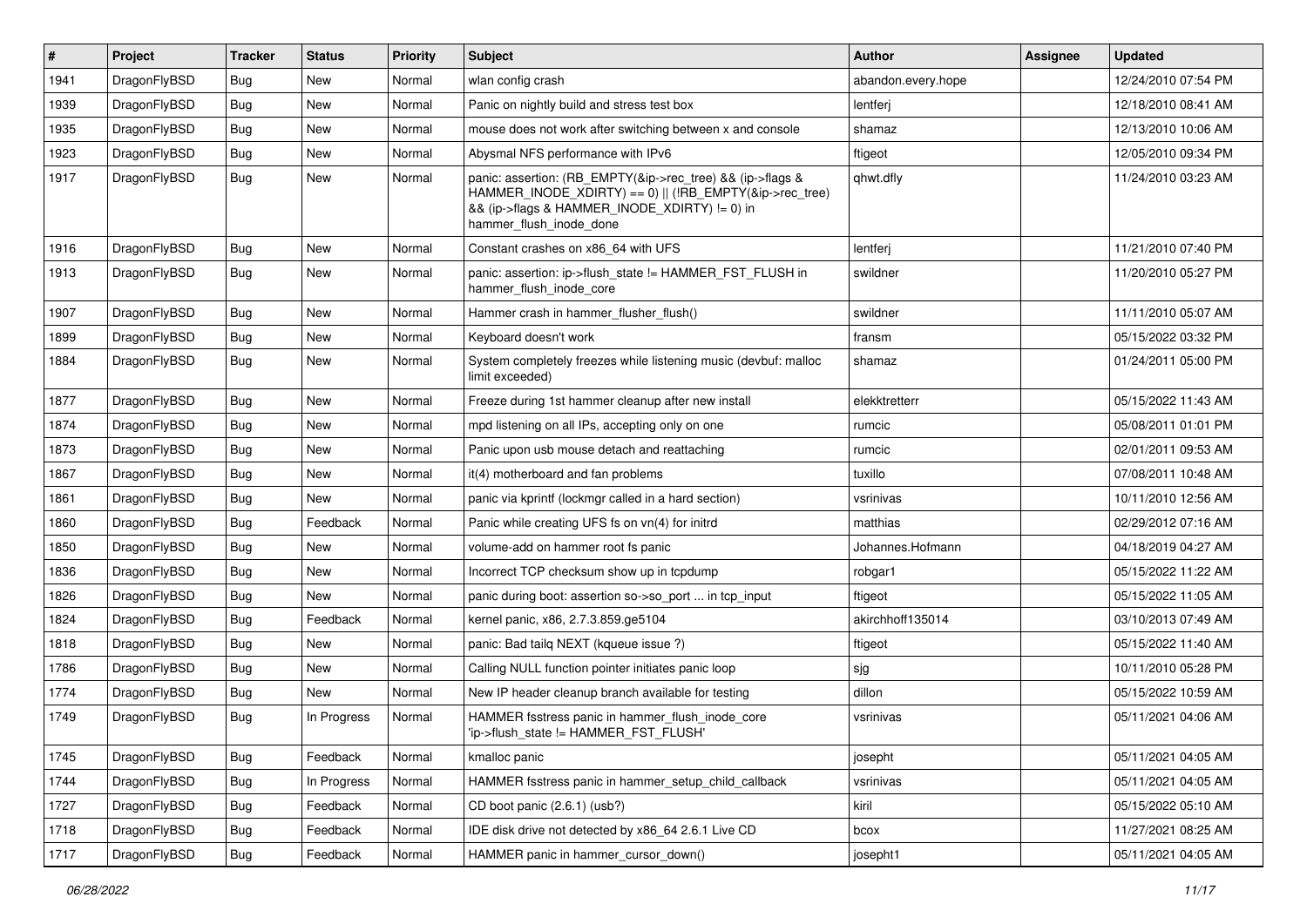| #    | Project      | <b>Tracker</b> | <b>Status</b> | <b>Priority</b> | Subject                                                                                                                                                  | Author        | Assignee | <b>Updated</b>      |
|------|--------------|----------------|---------------|-----------------|----------------------------------------------------------------------------------------------------------------------------------------------------------|---------------|----------|---------------------|
| 1695 | DragonFlyBSD | <b>Bug</b>     | New           | Normal          | NFS-related system breakdown                                                                                                                             | Anonymous     |          | 04/10/2014 12:35 AM |
| 1672 | DragonFlyBSD | Bug            | Feedback      | Normal          | panic (trap 12) around btree_search() in 2.4.1-RELEASE                                                                                                   | floid         |          | 01/19/2015 03:36 AM |
| 1669 | DragonFlyBSD | <b>Bug</b>     | In Progress   | Normal          | Drive wont open using button                                                                                                                             | elekktretterr |          | 02/29/2012 12:05 PM |
| 1668 | DragonFlyBSD | <b>Bug</b>     | Feedback      | Normal          | Power button not working                                                                                                                                 | elekktretterr |          | 03/10/2013 06:22 AM |
| 1661 | DragonFlyBSD | <b>Bug</b>     | In Progress   | Normal          | panic on password entry mount smb filesystem                                                                                                             | vsrinivas     |          | 11/27/2021 08:29 AM |
| 1634 | DragonFlyBSD | Bug            | New           | Normal          | panic: spin lock: 0xe4ad1320, indefinitive wait!                                                                                                         | elekktretterr |          | 01/19/2015 03:21 AM |
| 1618 | DragonFlyBSD | <b>Bug</b>     | Feedback      | Normal          | collision for 'struct pmap' when using RPC and <sys user.h=""></sys>                                                                                     | carenas       |          | 05/11/2021 04:05 AM |
| 1613 | DragonFlyBSD | <b>Bug</b>     | Feedback      | Normal          | USB Keyboard not working on master                                                                                                                       | elekktretterr |          | 05/11/2021 04:05 AM |
| 1594 | DragonFlyBSD | <b>Bug</b>     | New           | Normal          | Kernel panic during boot from Live CD on Dell E6400                                                                                                      | bodie         |          | 05/11/2021 03:54 AM |
| 1592 | DragonFlyBSD | Bug            | Feedback      | Normal          | AcpiOSUnmapMemory: Warning, deallocation did not track<br>allocation.                                                                                    | eocallaghan   |          | 06/02/2014 07:45 AM |
| 1591 | DragonFlyBSD | Bug            | Feedback      | Normal          | Lenovo X301 hangs with AHCI Driver CMD TIMEOUT<br>STS=d0 <bsy></bsy>                                                                                     | eocallaghan   |          | 05/11/2021 04:05 AM |
| 1580 | DragonFlyBSD | Bug            | Feedback      | Normal          | Panic (Fatal trap 12: page fault while in kernel mode) while playing<br>with pf and netif names                                                          | rumcic        |          | 12/21/2018 01:21 AM |
| 1577 | DragonFlyBSD | Bug            | Feedback      | Normal          | panic: assertion: leaf->base.obj_id == ip->obj_id in<br>hammer_ip_delete_range                                                                           | qhwt+dfly     |          | 05/11/2021 04:01 AM |
| 1563 | DragonFlyBSD | Bug            | Feedback      | Normal          | reset(1) doesn't reset terminal to the defaults                                                                                                          | hasso         |          | 03/10/2013 04:17 AM |
| 1560 | DragonFlyBSD | <b>Bug</b>     | Feedback      | Normal          | Unable to modify partition table on ThinkPad T61p during install                                                                                         | rehsack       |          | 01/15/2015 08:57 AM |
| 1559 | DragonFlyBSD | <b>Bug</b>     | New           | Normal          | kernel trap                                                                                                                                              | phma          |          | 11/27/2021 08:43 AM |
| 1525 | DragonFlyBSD | <b>Bug</b>     | New           | Normal          | boehm-gc problems                                                                                                                                        | hasso         |          | 10/13/2012 07:13 PM |
| 1521 | DragonFlyBSD | <b>Bug</b>     | Feedback      | Normal          | amd64 2.4 livecd won't mount root at boot                                                                                                                | bolapara      |          | 01/28/2018 03:45 AM |
| 1502 | DragonFlyBSD | <b>Bug</b>     | In Progress   | Normal          | Lock while deleting files from nohistory HAMMER directories                                                                                              | hasso         |          | 03/10/2013 04:28 AM |
| 1489 | DragonFlyBSD | <b>Bug</b>     | Feedback      | Normal          | panic: ufs_dirbad: bad dir                                                                                                                               | rumcic        |          | 03/10/2013 04:34 AM |
| 1486 | DragonFlyBSD | <b>Bug</b>     | Feedback      | Normal          | Interrupt storm related to SATA DVD device                                                                                                               | hasso         |          | 05/11/2021 04:01 AM |
| 1481 | DragonFlyBSD | Bug            | Feedback      | Normal          | panic: assertion: kva_p(buf) in soopt_from_kbuf (after ipfw pipe<br>show, 2.2.1-R)                                                                       | combiner      |          | 05/11/2021 04:01 AM |
| 1463 | DragonFlyBSD | <b>Bug</b>     | New           | Normal          | Mountroot before drives are initialized                                                                                                                  | elekktretterr |          | 12/07/2010 01:30 PM |
| 1456 | DragonFlyBSD | <b>Bug</b>     | Feedback      | Normal          | Microsoft wireless desktop problems                                                                                                                      | elekktretterr |          | 01/15/2015 08:34 AM |
| 1454 | DragonFlyBSD | <b>Bug</b>     | Feedback      | Normal          | Unable to boot from external USB DVD drive                                                                                                               | elekktretterr |          | 05/11/2021 04:01 AM |
| 1448 | DragonFlyBSD | <b>Bug</b>     | Feedback      | Normal          | panic: assertion: tp->tt_msg->tt_cpuid == mycpuid in<br>tcp_callout_active tcp_output tcp_usr_send netmsg_pru_send<br>netmsg_service tcpmsg_service_loop | dillon        |          | 05/11/2021 04:00 AM |
| 1429 | DragonFlyBSD | <b>Bug</b>     | Feedback      | Normal          | vkernel bug - "mfree: m->m_nextpkt != NULL"                                                                                                              | dillon        |          | 05/11/2021 04:00 AM |
| 1387 | DragonFlyBSD | <b>Bug</b>     | Feedback      | Normal          | zero-size malloc and ps: kvm getprocs: Bad address                                                                                                       | qhwt+dfly     |          | 05/11/2021 04:00 AM |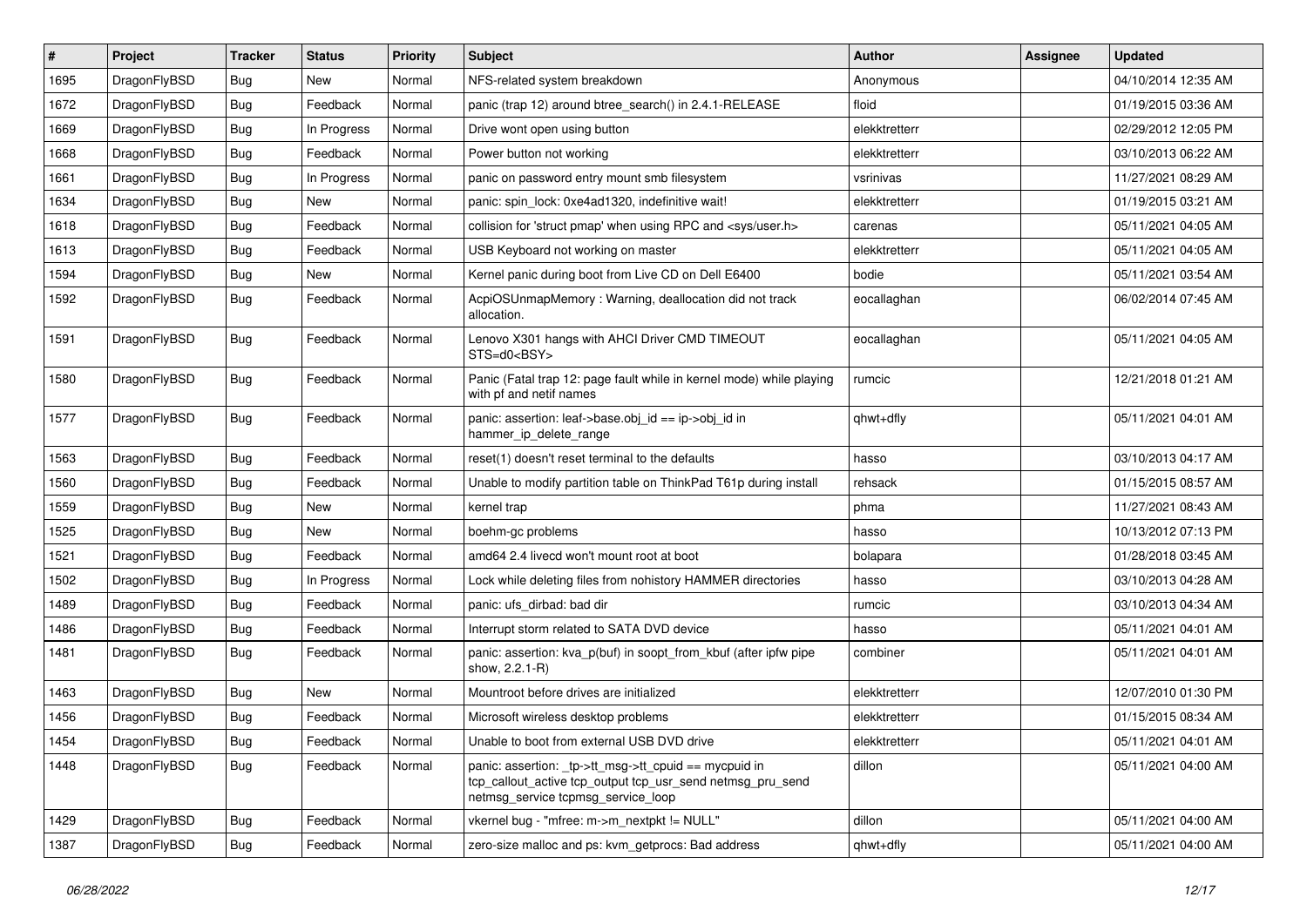| #    | Project      | <b>Tracker</b> | <b>Status</b> | <b>Priority</b> | Subject                                                                      | Author         | Assignee | <b>Updated</b>      |
|------|--------------|----------------|---------------|-----------------|------------------------------------------------------------------------------|----------------|----------|---------------------|
| 1368 | DragonFlyBSD | <b>Bug</b>     | In Progress   | Normal          | suspend signal race?                                                         | qhwt+dfly      |          | 05/11/2021 03:51 AM |
| 1336 | DragonFlyBSD | <b>Bug</b>     | In Progress   | Normal          | Still looking for reports of missed directory entries w/ HAMMER              | dillon         |          | 05/11/2021 04:00 AM |
| 1332 | DragonFlyBSD | <b>Bug</b>     | Feedback      | Normal          | DFBSD 2.2 - Booting usbcdrom/usbsticks on thinkpad hangs on<br>"BTX Halted"  | tuxillo        |          | 05/11/2021 04:00 AM |
| 1330 | DragonFlyBSD | <b>Bug</b>     | Feedback      | Normal          | Hammer, usb disk, SYNCHRONIZE CACHE failure                                  | josepht        |          | 06/02/2014 04:56 AM |
| 1307 | DragonFlyBSD | <b>Bug</b>     | In Progress   | Normal          | hammer tid -2 shows unexpected result                                        | corecode       |          | 10/18/2016 05:29 PM |
| 1282 | DragonFlyBSD | <b>Bug</b>     | Feedback      | Normal          | panic (trap 12) when booting SMP kernel on Atom 330 (dual core)              | tomaz.borstnar |          | 05/11/2021 04:00 AM |
| 1250 | DragonFlyBSD | <b>Bug</b>     | Feedback      | Normal          | Panic upon plugging an USB flash drive into the machine                      | rumcic         |          | 03/10/2013 05:17 AM |
| 1249 | DragonFlyBSD | <b>Bug</b>     | Feedback      | Normal          | panic: ffs_vfree: freeing free inode                                         | rumcic         |          | 03/10/2013 05:13 AM |
| 1246 | DragonFlyBSD | <b>Bug</b>     | <b>New</b>    | Normal          | bad resolution (monitor desync) with livedvd                                 | Przem0l        |          | 02/18/2014 06:29 AM |
| 1218 | DragonFlyBSD | <b>Bug</b>     | In Progress   | Normal          | panic: assertion: $error == 0$ in hammer start transaction                   | rumcic         |          | 05/11/2021 04:00 AM |
| 1194 | DragonFlyBSD | <b>Bug</b>     | <b>New</b>    | Normal          | SCSI errors while trying to copy photos from my camera                       | elekktretterr  |          | 01/14/2015 04:39 PM |
| 1193 | DragonFlyBSD | <b>Bug</b>     | <b>New</b>    | Normal          | kernel doesn't recognize cdrom drive                                         | nonsolosoft    |          | 01/25/2014 09:11 PM |
| 1181 | DragonFlyBSD | <b>Bug</b>     | In Progress   | Normal          | ACX111 panic                                                                 | elekktretterr  |          | 05/11/2021 04:00 AM |
| 1144 | DragonFlyBSD | <b>Bug</b>     | Feedback      | Normal          | Incorrect clock under KVM                                                    | msylvan        |          | 03/09/2013 01:17 PM |
| 1101 | DragonFlyBSD | <b>Bug</b>     | Feedback      | Normal          | ohci related panic                                                           | polachok       |          | 05/11/2021 04:00 AM |
| 989  | DragonFlyBSD | <b>Bug</b>     | <b>New</b>    | Normal          | installer/fdisk trouble with wrapped values                                  | Discodestroyer |          | 02/18/2014 06:27 AM |
| 979  | DragonFlyBSD | <b>Bug</b>     | Feedback      | Normal          | Failure-prone USB mass storage (SB600? msdosfs? CAM?)                        | floid          |          | 01/15/2015 08:38 AM |
| 846  | DragonFlyBSD | <b>Bug</b>     | Feedback      | Normal          | USB bugs:usb mouse can't used!                                               | frankning      |          | 01/15/2015 08:36 AM |
| 806  | DragonFlyBSD | <b>Bug</b>     | Feedback      | Normal          | boot error on MacBook                                                        | tralamazza     |          | 06/04/2022 05:28 AM |
| 604  | DragonFlyBSD | <b>Bug</b>     | In Progress   | Normal          | 1.8.1-RELEASE - clock runs fast on mainboard ASUS P5A-B                      | yeti           |          | 05/11/2021 03:55 AM |
| 570  | DragonFlyBSD | <b>Bug</b>     | Feedback      | Normal          | 1.8.x: ACPI problems                                                         | qhwt+dfly      |          | 06/02/2014 03:45 AM |
| 331  | DragonFlyBSD | <b>Bug</b>     | In Progress   | Normal          | ftpsesame (aka Bridging S01E03)                                              | bastyaelvtars  |          | 03/09/2013 12:28 PM |
| 243  | DragonFlyBSD | <b>Bug</b>     | Feedback      | Normal          | weird behavior in the shell                                                  | swildner       |          | 05/31/2022 02:51 PM |
| 2353 | DragonFlyBSD | <b>Bug</b>     | In Progress   | Normal          | panic: assertion "gd->gd_spinlocks_wr == 0" failed in<br>bsd4_schedulerclock | jaydg          | alexh    | 11/28/2012 01:57 AM |
| 2100 | DragonFlyBSD | <b>Bug</b>     | Feedback      | Normal          | devfs related panic                                                          | sepherosa      | alexh    | 07/10/2011 02:29 PM |
| 1430 | DragonFlyBSD | <b>Bug</b>     | New           | Normal          | Buggy w(1)?                                                                  | hasso          | alexh    | 11/24/2010 08:09 AM |
| 2819 | DragonFlyBSD | <b>Bug</b>     | In Progress   | Normal          | Random micro system freezes after a week of uptime                           | ftigeot        | dillon   | 08/16/2015 08:46 PM |
| 2092 | DragonFlyBSD | <b>Bug</b>     | New           | Normal          | Panic: Bad link elm 0x next->prev != elm                                     | masterblaster  | dillon   | 12/04/2011 12:49 PM |
| 2037 | DragonFlyBSD | <b>Bug</b>     | Feedback      | Normal          | Panic Bad link elm while building packages                                   | ftigeot        | dillon   | 04/21/2011 07:20 AM |
| 1411 | DragonFlyBSD | <b>Bug</b>     | Feedback      | Normal          | Burning doesn't work with ahci(4)                                            | hasso          | dillon   | 05/11/2021 04:00 AM |
| 1593 | DragonFlyBSD | <b>Bug</b>     | Feedback      | Normal          | panic: assertion: ccb == ap->ap_err_ccb in ahci_put_err_ccb                  | ftigeot        | ftigeot  | 05/15/2022 05:09 AM |
| 1964 | DragonFlyBSD | <b>Bug</b>     | New           | Normal          | iwn (panic assertion : wlan_assert_serialized)                               | sjmm.ptr       | josepht  | 02/01/2011 12:57 PM |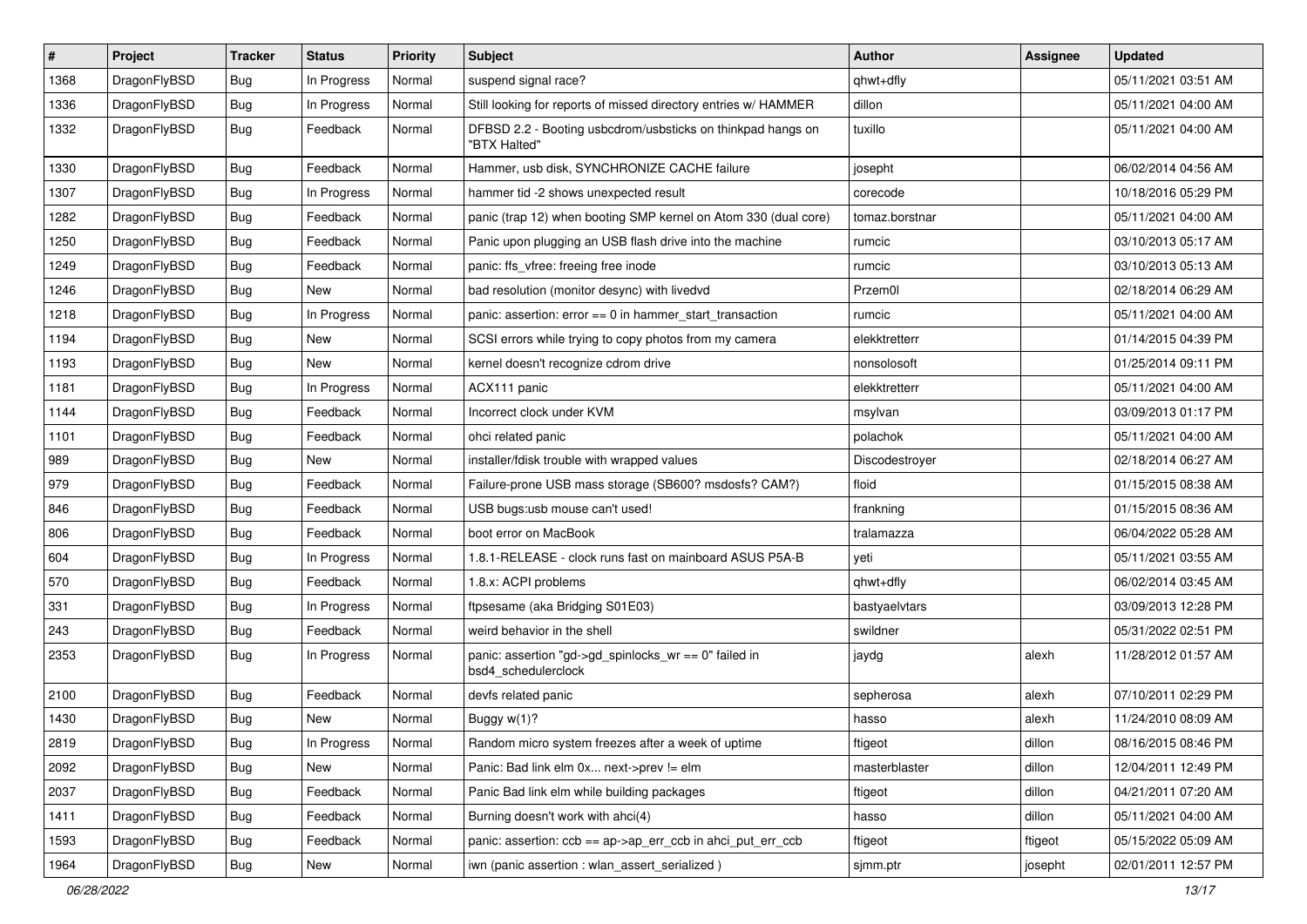| #    | Project      | <b>Tracker</b> | <b>Status</b> | <b>Priority</b> | Subject                                                                                                                                                  | <b>Author</b>  | Assignee  | <b>Updated</b>      |
|------|--------------|----------------|---------------|-----------------|----------------------------------------------------------------------------------------------------------------------------------------------------------|----------------|-----------|---------------------|
| 1946 | DragonFlyBSD | <b>Bug</b>     | <b>New</b>    | Normal          | ieee80211 panic                                                                                                                                          | pavalos        | josepht   | 01/27/2011 06:00 PM |
| 1969 | DragonFlyBSD | <b>Bug</b>     | <b>New</b>    | Normal          | pf-related network problem                                                                                                                               | pavalos        | lentferj  | 02/01/2011 06:57 PM |
| 2549 | DragonFlyBSD | <b>Bug</b>     | In Progress   | Normal          | netgraph7: Kernel page fault.                                                                                                                            | russiane39     | nant      | 05/10/2013 11:20 PM |
| 2822 | DragonFlyBSD | Bug            | New           | Normal          | USB 3.0 stick throws "reading primary partition table: error<br>accessing offset 000[] for 152" error, while the stick works on any<br>other OS I tested | revuwa         | profmakx  | 06/29/2015 05:56 AM |
| 2746 | DragonFlyBSD | Bug            | <b>New</b>    | Normal          | some fraction of xterms started from the xmonad window manager<br>get killed with SIGALRM                                                                | isenmann       | profmakx  | 12/28/2014 02:51 AM |
| 168  | DragonFlyBSD | <b>Bug</b>     | In Progress   | Normal          | Livelocked limit engaged while trying to setup IPW wireless                                                                                              | mschacht       | sepherosa | 05/11/2021 04:05 AM |
| 1769 | DragonFlyBSD | Bug            | New           | Normal          | panic: assertion: _tp->tt_msg->tt_cpuid == mycpuid in<br>tcp callout active                                                                              | pavalos        | sjg       | 05/15/2022 11:07 AM |
| 1302 | DragonFlyBSD | <b>Bug</b>     | In Progress   | Normal          | Checkpoint regression?                                                                                                                                   | sjg            | sjg       | 07/10/2013 05:22 PM |
| 2585 | DragonFlyBSD | <b>Bug</b>     | <b>New</b>    | Normal          | Dfly 3.4.3 on ESXi 5.1, HP Smart Array P410 passthrough<br>recognised, but not functioning                                                               | yggdrasil      | swildner  | 05/09/2022 08:14 AM |
| 2265 | DragonFlyBSD | Bug            | <b>New</b>    | Normal          | mbsrtowcs does not properly handle invalid mbstate_t in ps                                                                                               | c.turner1      | swildner  | 01/10/2012 07:56 PM |
| 341  | DragonFlyBSD | <b>Bug</b>     | New           | Normal          | Vinum erroneously repors devices as busy                                                                                                                 | corecode       | swildner  | 01/21/2012 04:50 AM |
| 3318 | DragonFlyBSD | <b>Bug</b>     | In Progress   | Normal          | Segmenation fault when a process resumed with checkpt exits                                                                                              | zabolekar      | tuxillo   | 06/18/2022 08:24 AM |
| 3314 | DragonFlyBSD | <b>Bug</b>     | New           | Normal          | Bring virtio_console(4) from FreeBSD                                                                                                                     | tuxillo        | tuxillo   | 05/29/2022 08:24 AM |
| 3295 | DragonFlyBSD | <b>Bug</b>     | In Progress   | Normal          | Adapt devel/libvirt for nvmm                                                                                                                             | tuxillo        | tuxillo   | 11/03/2021 04:56 PM |
| 3028 | DragonFlyBSD | Bug            | In Progress   | Normal          | installer: confusion of set/get disk encryption passphrase dialogs                                                                                       | liweitianux    | tuxillo   | 06/03/2022 05:13 PM |
| 2496 | DragonFlyBSD | <b>Bug</b>     | <b>New</b>    | Normal          | NTFS malloc limit exceeded                                                                                                                               | plasmob        | tuxillo   | 02/19/2013 08:47 AM |
| 2416 | DragonFlyBSD | <b>Bug</b>     | New           | Normal          | ".' entry can be removed on mounted nfs filesystem                                                                                                       | ftigeot        | tuxillo   | 06/03/2014 04:40 AM |
| 2358 | DragonFlyBSD | <b>Bug</b>     | In Progress   | Normal          | DFBSD v3.0.2.32.g928ca - panic: hammer: insufficient undo FIFO<br>space!                                                                                 | tuxillo        | tuxillo   | 05/10/2021 02:50 AM |
| 1921 | DragonFlyBSD | <b>Bug</b>     | In Progress   | Normal          | we miss mlockall                                                                                                                                         | alexh          | tuxillo   | 06/18/2022 04:08 AM |
| 1876 | DragonFlyBSD | Bug            | <b>New</b>    | Normal          | devfs in jail + logging out from console(ttyv1+) -> panic                                                                                                | qhwt.dfly      | tuxillo   | 05/31/2022 03:24 PM |
| 1587 | DragonFlyBSD | <b>Bug</b>     | Feedback      | Normal          | can't gdb across fork                                                                                                                                    | corecode       | tuxillo   | 05/11/2021 03:54 AM |
| 1584 | DragonFlyBSD | <b>Bug</b>     | In Progress   | Normal          | can't use ssh from jail: debug1: read_passphrase: can't open<br>/dev/tty: Device busy                                                                    | corecode       | tuxillo   | 05/11/2021 03:53 AM |
| 1583 | DragonFlyBSD | <b>Bug</b>     | In Progress   | Normal          | panic: assertion: cursor->trans->sync_lock_refs > 0 in<br>hammer_recover_cursor                                                                          | corecode       | tuxillo   | 05/11/2021 03:53 AM |
| 1579 | DragonFlyBSD | Bug            | Feedback      | Normal          | dfly 2.4.1 does not like HP DL360G4p and Smart Array 6400 with<br>MSA20                                                                                  | tomaz.borstnar | tuxillo   | 06/02/2014 02:44 PM |
| 1556 | DragonFlyBSD | Bug            | New           | Normal          | many processes stuck in "hmrrcm", system unusable                                                                                                        | corecode       | tuxillo   | 05/11/2021 03:52 AM |
| 1547 | DragonFlyBSD | <b>Bug</b>     | In Progress   | Normal          | disklabel64 automatic sizing                                                                                                                             | corecode       | tuxillo   | 05/11/2021 03:52 AM |
| 1528 | DragonFlyBSD | <b>Bug</b>     | In Progress   | Normal          | ktrace does not show proper return values for pipe(2)                                                                                                    | corecode       | tuxillo   | 05/11/2021 03:52 AM |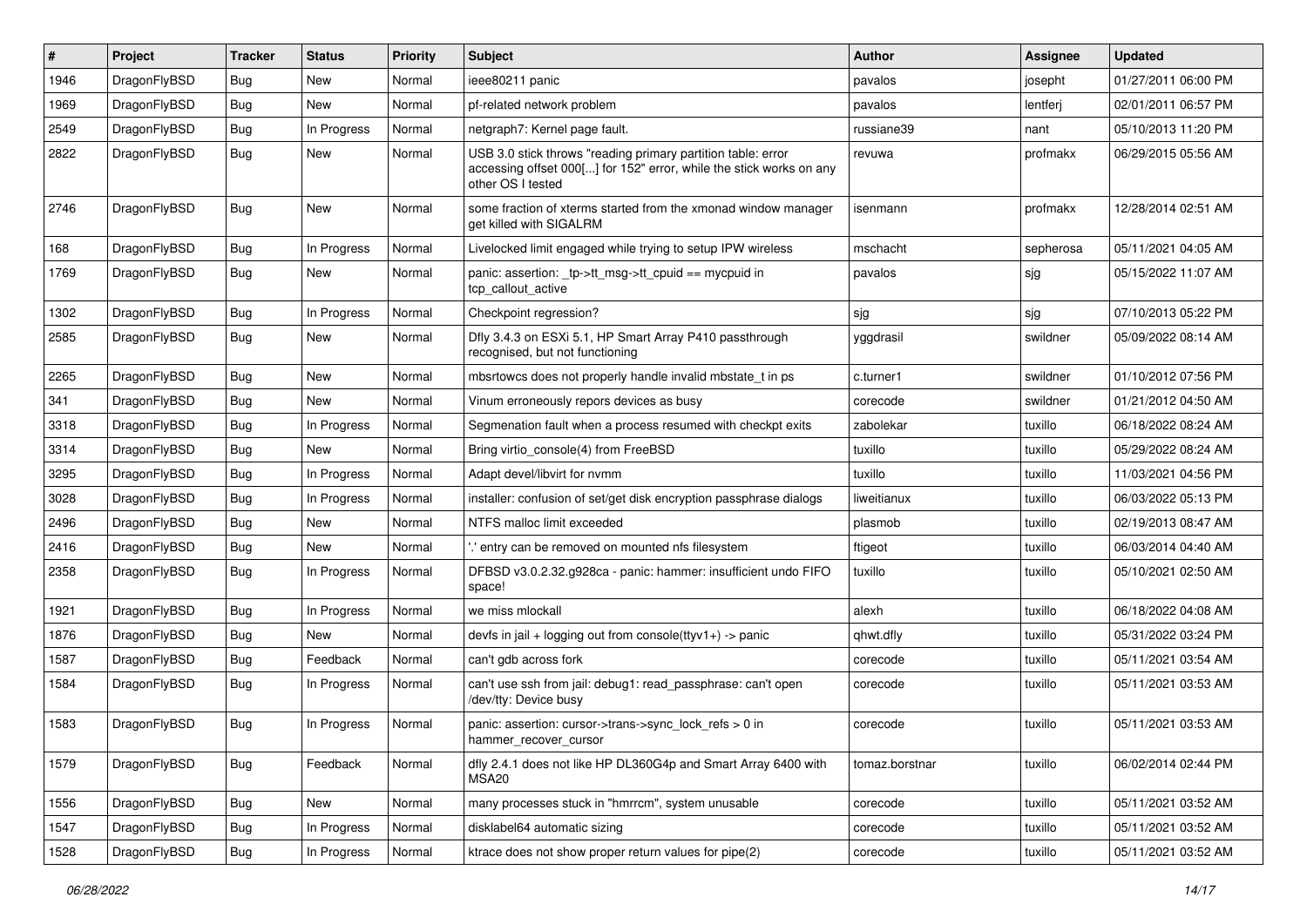| #    | Project      | <b>Tracker</b> | <b>Status</b> | <b>Priority</b> | Subject                                                                                      | Author          | Assignee  | <b>Updated</b>      |
|------|--------------|----------------|---------------|-----------------|----------------------------------------------------------------------------------------------|-----------------|-----------|---------------------|
| 1475 | DragonFlyBSD | <b>Bug</b>     | In Progress   | Normal          | kernel blocks with low memory and syscons setting a high res mode<br>/ scrollback            | corecode        | tuxillo   | 05/11/2021 03:52 AM |
| 1474 | DragonFlyBSD | <b>Bug</b>     | New           | Normal          | ithread 1 unexpectedly rescheduled                                                           | corecode        | tuxillo   | 05/11/2021 03:52 AM |
| 1469 | DragonFlyBSD | Bug            | In Progress   | Normal          | Hammer history security concern                                                              | corecode        | tuxillo   | 05/11/2021 03:52 AM |
| 1442 | DragonFlyBSD | <b>Bug</b>     | New           | Normal          | blocking SIGSEGV and triggering a segment violation produces an<br>all CPU consuming process | corecode        | tuxillo   | 05/11/2021 03:52 AM |
| 1440 | DragonFlyBSD | Bug            | New           | Normal          | ptrace/gdb doesn't work after process blocks SIGTRAP                                         | corecode        | tuxillo   | 05/11/2021 03:52 AM |
| 1397 | DragonFlyBSD | Bug            | Feedback      | Normal          | jobs -I output inconsistency when called from script                                         | Anonymous       | tuxillo   | 05/15/2022 05:07 AM |
| 1390 | DragonFlyBSD | Bug            | In Progress   | Normal          | Use id_t type for {get,set}priority()                                                        | Anonymous       | tuxillo   | 07/05/2019 02:18 AM |
| 1293 | DragonFlyBSD | Bug            | New           | Normal          | 2.2.1-REL Installer Request                                                                  | mk              | tuxillo   | 05/11/2021 04:00 AM |
| 1287 | DragonFlyBSD | Bug            | Feedback      | Normal          | altg configuration doesn't work                                                              | corecode        | tuxillo   | 05/11/2021 03:51 AM |
| 1030 | DragonFlyBSD | Bug            | In Progress   | Normal          | msdosfs umount panic                                                                         | corecode        | tuxillo   | 05/11/2021 03:51 AM |
| 998  | DragonFlyBSD | Bug            | In Progress   | Normal          | Unconfiguring a vn while it is mounted                                                       | rumcic          | tuxillo   | 05/11/2021 04:00 AM |
| 911  | DragonFlyBSD | Bug            | Feedback      | Normal          | kldload/kernel linker can exceed malloc reserve and panic system                             | corecode        | tuxillo   | 05/11/2021 03:51 AM |
| 901  | DragonFlyBSD | <b>Bug</b>     | Feedback      | Normal          | route show needs to get data from all cpus                                                   | corecode        | tuxillo   | 05/11/2021 03:50 AM |
| 847  | DragonFlyBSD | <b>Bug</b>     | Feedback      | Normal          | processes getting stuck on mount point                                                       | corecode        | tuxillo   | 05/11/2021 03:50 AM |
| 781  | DragonFlyBSD | Bug            | In Progress   | Normal          | fdisk uses wrong geometry on usb flash drives                                                | corecode        | tuxillo   | 05/11/2021 03:50 AM |
| 742  | DragonFlyBSD | Bug            | In Progress   | Normal          | umount problems with multiple mounts                                                         | corecode        | tuxillo   | 06/25/2022 04:02 AM |
| 731  | DragonFlyBSD | <b>Bug</b>     | New           | Normal          | system freeze on "slice too large"                                                           | corecode        | tuxillo   | 06/25/2022 04:01 AM |
| 3089 | DragonFlyBSD | Bug            | In Progress   | Normal          | vtnet(4) - disable TCP checksum offload by default                                           | jlane           | vadaszi   | 05/11/2021 04:14 AM |
| 2391 | DragonFlyBSD | Bug            | In Progress   | Normal          | System lock with ahci and acpi enabled on ATI RS690 chipset with<br>SMB600 sata controller   | jorisgio        | vadaszi   | 06/03/2015 03:51 PM |
| 2577 | DragonFlyBSD | Bug            | <b>New</b>    | Normal          | virtio-blk iops performance is cpu limited on high end devices                               | gjs278          | vsrinivas | 08/01/2013 02:28 PM |
| 2370 | DragonFlyBSD | Bug            | New           | Normal          | panic: ffs_valloc: dup alloc                                                                 | marino          | vsrinivas | 02/01/2013 09:28 AM |
| 2113 | DragonFlyBSD | <b>Bug</b>     | New           | Normal          | nmalloc threaded program fork leak                                                           | vsrinivas       | vsrinivas | 08/11/2011 07:25 PM |
| 2790 | DragonFlyBSD | Submit         | New           | Low             | filedesc softrefs increment code factoring                                                   | dclink          |           | 02/21/2015 04:00 AM |
| 2721 | DragonFlyBSD | Submit         | Feedback      | Low             | Some few zalloc calls to objcache ones replacements                                          | dclink          | tuxillo   | 05/11/2021 04:08 AM |
| 3311 | DragonFlyBSD | <b>Bug</b>     | New           | Low             | TrueCrypt support may cause kernel crash                                                     | arcade@b1t.name |           | 04/29/2022 06:19 AM |
| 3228 | DragonFlyBSD | Bug            | <b>New</b>    | Low             | pfi_kif_unref: state refcount <= 0 in dmesg                                                  | justin          |           | 03/05/2021 06:39 AM |
| 3132 | DragonFlyBSD | <b>Bug</b>     | <b>New</b>    | Low             | unifdef mined                                                                                | bcallah         |           | 04/26/2018 08:34 PM |
| 3107 | DragonFlyBSD | <b>Bug</b>     | <b>New</b>    | Low             | ACPI interrupt storm when loading i915 on Lenovo T460                                        | oyvinht         |           | 07/15/2020 07:01 AM |
| 3101 | DragonFlyBSD | <b>Bug</b>     | <b>New</b>    | Low             | PFI CGI install not working in dragonflybsd 5.0.1 USB install                                | bnegre82        |           | 05/11/2021 04:14 AM |
| 3024 | DragonFlyBSD | <b>Bug</b>     | New           | Low             | sys/dev/netif/wi/if_wi.c:1090]: (style) Redundant condition                                  | dcb             |           | 04/11/2017 11:56 AM |
| 2931 | DragonFlyBSD | <b>Bug</b>     | New           | Low             | 'gdb' of 'vkernel' unable to print backtrace                                                 | tofergus        |           | 07/26/2016 01:51 PM |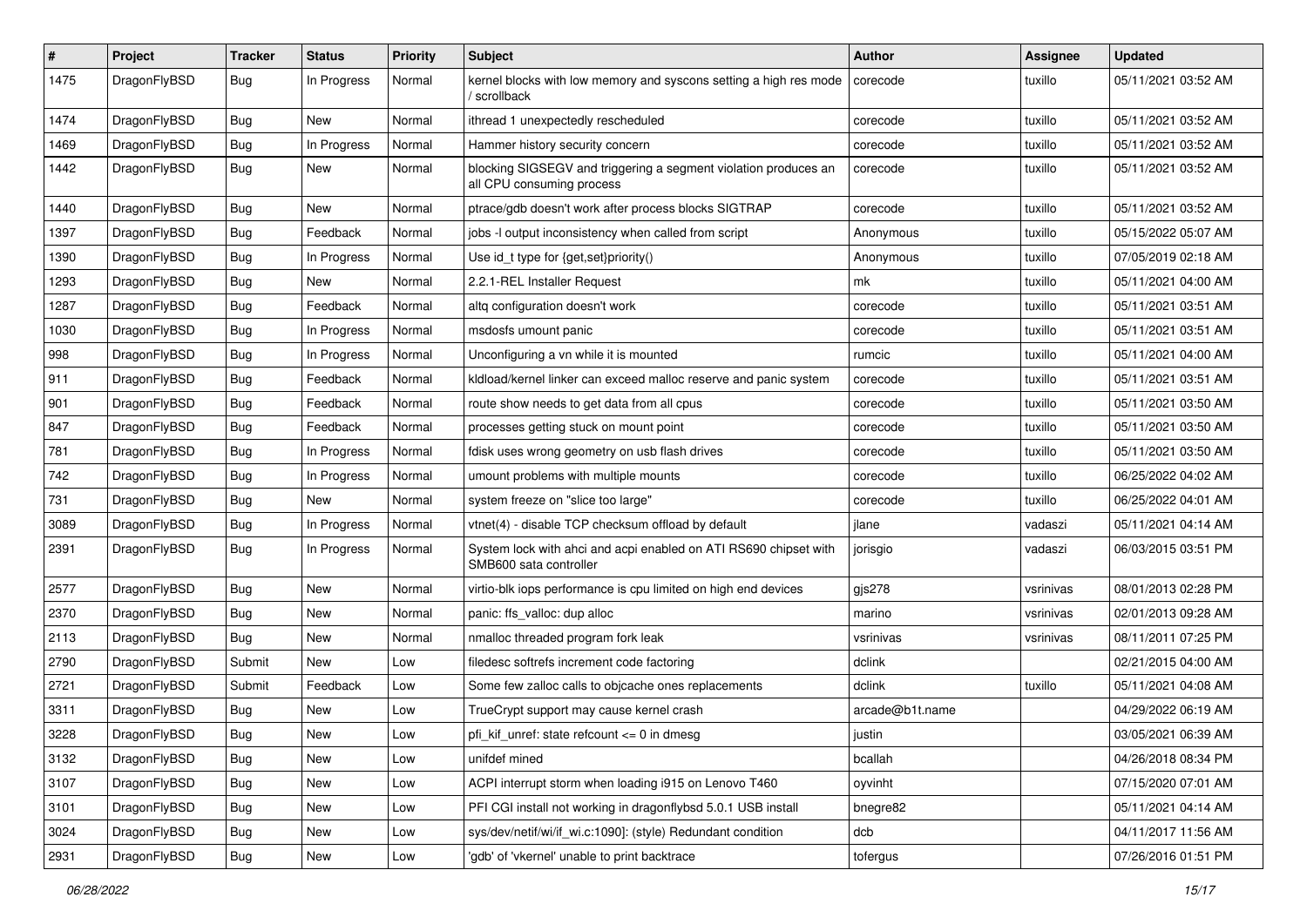| $\#$ | Project      | <b>Tracker</b> | <b>Status</b> | <b>Priority</b> | Subject                                                                                                       | <b>Author</b>      | Assignee | <b>Updated</b>      |
|------|--------------|----------------|---------------|-----------------|---------------------------------------------------------------------------------------------------------------|--------------------|----------|---------------------|
| 2887 | DragonFlyBSD | <b>Bug</b>     | New           | Low             | Missing extattr_namespace_to_string and<br>extattr_string_to_namespace functions                              | rubenk             |          | 02/06/2016 05:09 AM |
| 2882 | DragonFlyBSD | <b>Bug</b>     | <b>New</b>    | Low             | bridge sends packets from individual interfaces                                                               | arcade@b1t.name    |          | 01/09/2016 12:43 PM |
| 2878 | DragonFlyBSD | <b>Bug</b>     | New           | Low             | [fix] CCVER problem when using clang and cpu extensions<br>(intrinsics)                                       | arcade@b1t.name    |          | 06/24/2016 04:25 AM |
| 2877 | DragonFlyBSD | <b>Bug</b>     | New           | Low             | sed fails when working with UTF-8 locale and non-UTF symbols                                                  | arcade@b1t.name    |          | 12/30/2015 11:20 AM |
| 2859 | DragonFlyBSD | <b>Bug</b>     | New           | Low             | Installer configuration menu always highlights "Select timezone", no<br>matter which step was last completed. | cgag               |          | 12/02/2015 01:54 PM |
| 2858 | DragonFlyBSD | <b>Bug</b>     | New           | Low             | Installer "Local or UTC" question should have "No" selected by<br>default.                                    | cgag               |          | 12/02/2015 01:18 PM |
| 2797 | DragonFlyBSD | <b>Bug</b>     | In Progress   | Low             | vkernels with & without machdep.pmap_mmu_optimize                                                             | yellowrabbit2010   |          | 11/27/2021 08:06 AM |
| 2680 | DragonFlyBSD | <b>Bug</b>     | New           | Low             | boot0cfg update makes box unbootable                                                                          | herrgard           |          | 06/10/2014 06:02 AM |
| 2675 | DragonFlyBSD | <b>Bug</b>     | New           | Low             | Ultimate N WiFi Link 5300 get iwn_intr: fatal firmware error on 5GHz                                          | revuwa             |          | 05/11/2021 04:07 AM |
| 2636 | DragonFlyBSD | Bug            | Feedback      | Low             | Add -x flag to iostat (a la solaris)                                                                          | tuxillo            |          | 05/11/2021 04:07 AM |
| 2631 | DragonFlyBSD | Bug            | In Progress   | Low             | Verify library versioning current with full package build and switch it<br>on (after publishing packages)     | tuxillo            |          | 05/11/2021 04:06 AM |
| 2552 | DragonFlyBSD | Bug            | <b>New</b>    | Low             | hammer recovery should indicate progress                                                                      | phma               |          | 05/03/2013 12:13 AM |
| 2529 | DragonFlyBSD | Bug            | New           | Low             | Sundance network adapter is not detected and attached                                                         | kworr              |          | 03/25/2013 02:29 AM |
| 2403 | DragonFlyBSD | Bug            | <b>New</b>    | Low             | newfs -E doesn't handle /dev/serno device names properly                                                      | ftigeot            |          | 08/17/2012 05:07 AM |
| 2095 | DragonFlyBSD | Bug            | New           | Low             | Running installer post-install: Unsupported DFUI transport "                                                  | greenrd            |          | 06/26/2011 09:20 AM |
| 2020 | DragonFlyBSD | Bug            | New           | Low             | Port brcm80211 driver from Linux to DragonFly BSD                                                             | studer             |          | 03/05/2011 10:54 PM |
| 1982 | DragonFlyBSD | Bug            | New           | Low             | There is no linuxulator on x86-64                                                                             | herrgard           |          | 05/31/2022 02:25 PM |
| 1947 | DragonFlyBSD | Bug            | New           | Low             | GA-880GM-UD2H (rev. 1.3) AHCI fails to detect disks at the end of<br>the RAID controller                      | eocallaghan        |          | 11/27/2021 08:46 AM |
| 1882 | DragonFlyBSD | Bug            | New           | Low             | Idea for handling new USB vendor/device codes                                                                 | bmk                |          | 10/20/2010 12:15 PM |
| 1313 | DragonFlyBSD | Bug            | New           | Low             | Signal code in kernel needs major overhaul (signal queues,<br>si_code, si_addr)                               | hasso              |          | 05/11/2021 04:00 AM |
| 1148 | DragonFlyBSD | Bug            | In Progress   | Low             | BCM4311 wireless network adapter detected but not functional                                                  | archimedes.gaviola |          | 05/11/2021 04:00 AM |
| 725  | DragonFlyBSD | Bug            | In Progress   | Low             | 'make distribution' fails w/'ro' /usr/obj                                                                     | c.turner           |          | 03/09/2013 01:01 PM |
| 285  | DragonFlyBSD | Bug            | Feedback      | Low             | interrupt latency with re without ip address configured                                                       | thomas.nikolajsen  |          | 02/20/2014 10:30 AM |
| 1538 | DragonFlyBSD | <b>Bug</b>     | New           | Low             | mountroot should probe file systems                                                                           | corecode           | alexh    | 11/24/2010 06:35 PM |
| 1127 | DragonFlyBSD | <b>Bug</b>     | Feedback      | Low             | cdrom drive not detected                                                                                      | tgr                | corecode | 01/15/2015 08:55 AM |
| 385  | DragonFlyBSD | <b>Bug</b>     | Feedback      | Low             | Mail archive address removal                                                                                  | justin             | justin   | 03/09/2013 11:24 AM |
| 679  | DragonFlyBSD | <b>Bug</b>     | <b>New</b>    | Low             | Netgraph backward compatibility for old *LEN constants                                                        | nant               | nant     | 02/18/2014 05:45 AM |
| 600  | DragonFlyBSD | <b>Bug</b>     | New           | Low             | /sys/libkern/karc4random                                                                                      | robin_carey5       | profmakx | 01/19/2015 03:07 AM |